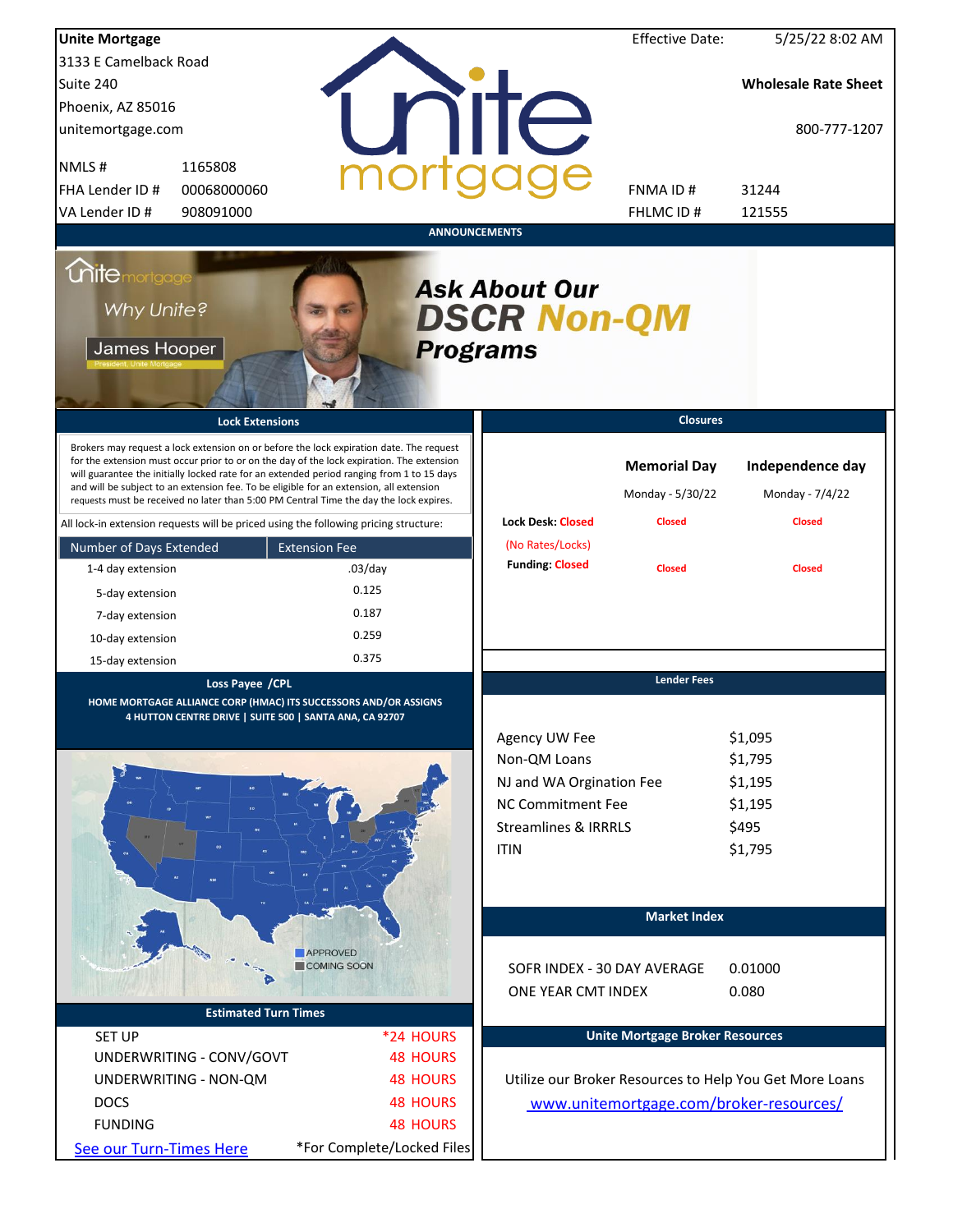

#### **Rates are subject to change without prior notice Not for Public View • For Professional Use Only <b>Leading Community** Lock Desk

Price Change Effective: 9:00 AM PST

**30 DAY PRICING PRICING ADJUSTMENTS**

[locks@unitemtg](mailto:locks@unitemtg.com).com File Update: 25-May-2022 6:11 AM Effective Date: 25-May-2022 Lock Hours: 9:00 A.M. - 3:00 P.M. PST

## **INVESTOR PRIME**

| <b>30 DAY PRICING</b> |                |          |  |  |  |  |  |  |  |
|-----------------------|----------------|----------|--|--|--|--|--|--|--|
| <b>RATE</b>           | <b>5/6 ARM</b> | 30YR FIX |  |  |  |  |  |  |  |
| 8.500                 | 103,0000       | 102.7500 |  |  |  |  |  |  |  |
| 8.375                 | 102.8750       | 102.6250 |  |  |  |  |  |  |  |
| 8.250                 | 102.7500       | 102.5000 |  |  |  |  |  |  |  |
| 8.125                 | 102.6250       | 102.3750 |  |  |  |  |  |  |  |
| 8.000                 | 102.5000       | 102.2500 |  |  |  |  |  |  |  |
| 7.875                 | 102.3750       | 102.1250 |  |  |  |  |  |  |  |
| 7.750                 | 102.2500       | 102.0000 |  |  |  |  |  |  |  |
| 7.625                 | 102.1250       | 101.8750 |  |  |  |  |  |  |  |
| 7.500                 | 102.0000       | 101.7500 |  |  |  |  |  |  |  |
| 7.375                 | 101.8750       | 101.6250 |  |  |  |  |  |  |  |
| 7.250                 | 101.7500       | 101.5000 |  |  |  |  |  |  |  |
| 7.125                 | 101.6250       | 101.3750 |  |  |  |  |  |  |  |
| 7.000                 | 101.5000       | 101.2500 |  |  |  |  |  |  |  |
| 6.875                 | 101.3750       | 101.1250 |  |  |  |  |  |  |  |
| 6.750                 | 101.1250       | 100.8750 |  |  |  |  |  |  |  |
| 6.625                 | 100.8750       | 100.6250 |  |  |  |  |  |  |  |
| 6.500                 | 100.6250       | 100.3750 |  |  |  |  |  |  |  |
| 6.375                 | 100.3750       | 100.1250 |  |  |  |  |  |  |  |
| 6.250                 | 100.0000       | 99.7500  |  |  |  |  |  |  |  |
| 6.125                 | 99.6250        | 99.3750  |  |  |  |  |  |  |  |
| 6.000                 | 99.1250        | 98.8750  |  |  |  |  |  |  |  |
| 5.875                 | 986250         | 98.3750  |  |  |  |  |  |  |  |
|                       |                |          |  |  |  |  |  |  |  |

| <b>MAX PRICING (Lower of Price or Premium)</b> |          |  |  |  |  |  |  |
|------------------------------------------------|----------|--|--|--|--|--|--|
| No Prepay - Hard                               | 98 7500  |  |  |  |  |  |  |
| 1yr Prepay - Hard                              | 99 8750  |  |  |  |  |  |  |
| 2yr Prepay - Hard                              | 100 1250 |  |  |  |  |  |  |
| 3yr Prepay - Hard                              | 100 3750 |  |  |  |  |  |  |
| 4yr Prepay - Hard                              | 100 6250 |  |  |  |  |  |  |
| 5yr Prepay - Hard                              | 100 8750 |  |  |  |  |  |  |
|                                                |          |  |  |  |  |  |  |
| <b>ARM MARGIN</b>                              |          |  |  |  |  |  |  |
| 5.000                                          | SOFR     |  |  |  |  |  |  |
|                                                |          |  |  |  |  |  |  |
| <b>LOCK FEES</b>                               |          |  |  |  |  |  |  |
| Relock Fee:                                    | 250      |  |  |  |  |  |  |
| Extension Fee Per Diem:                        | 030      |  |  |  |  |  |  |
| <b>Extension Max:</b>                          | 15 Days  |  |  |  |  |  |  |

| <b>RATE</b>       | <b>5/6 ARM</b>                          | 30YR FIX             |                            |                                 |                                                |                    |                    |                    | <b>LTV</b>         |                    |                            |                                       |
|-------------------|-----------------------------------------|----------------------|----------------------------|---------------------------------|------------------------------------------------|--------------------|--------------------|--------------------|--------------------|--------------------|----------------------------|---------------------------------------|
| 8.500             | 103.0000                                | 102.7500             |                            | <b>Documentation</b>            | <b>Credit Score</b>                            | $00.01 - 50$       | 50.01-55           | 55.01-60           | $60.01 - 65$       | 65.01-70           | 70.01-75                   | 75.01-80                              |
| 8.375             | 102.8750                                | 102.6250             |                            |                                 | 2780<br>760 - 779                              | (0.250)            | (0.375)            | (0.500)            | (0.625)            | (0.875)            | (1.125)                    | (1.750)                               |
| 8.250<br>8.125    | 102.7500<br>102.6250                    | 102.5000<br>102.3750 |                            |                                 | 740 - 759                                      | (0.375)<br>(0.375) | (0.375)<br>(0.500) | (0.625)<br>(0.750) | (0.875)<br>(1.000) | (1.000)<br>(1.250) | (1.375)<br>(1.625)         | (2.000)<br>(2.250)                    |
| 8.000             | 102.5000                                | 102.2500             |                            |                                 | 720 - 739                                      | (0.500)            | (0.625)            | (0.875)            | (1.125)            | (1.500)            | (2.000)                    | (2.750)                               |
| 7.875             | 102.3750                                | 102.1250             |                            | <b>DSCR</b>                     | 700 - 719                                      | (0.625)            | (0.750)            | (1.000)            | (1.375)            | (1.875)            | (2.500)                    | (3.500)                               |
| 7.750             | 102.2500                                | 102.0000             |                            |                                 | 680 - 699                                      | (0.875)            | (1.000)            | (1.250)            | (1.750)            | (2.250)            | (3.000)                    | (3.875)                               |
| 7.625             | 102.1250                                | 101.8750             |                            |                                 | $660 - 679$                                    | (1.375)            | (1.500)            | (1.625)            | (2.250)            | (3.125)            | (3.750)                    | (4.500)                               |
| 7.500             | 102.0000                                | 101.7500             |                            |                                 | $640 - 659$                                    | (1.875)            | (2.000)            | (2.125)            | (2.750)            | (3.625)            | (4.750)                    | $\#N/A$                               |
| 7.375             | 101.8750                                | 101.6250             |                            |                                 | 620 - 639                                      | (2.375)            | (2.500)            | (2.625)            | (3.250)            | (4.125)            | #N/A                       | #N/A                                  |
| 7.250             | 101.7500                                | 101.5000             |                            |                                 | $\geq 780$<br>760 - 779                        | (0.125)            | (0.250)            | (0.250)            | (0.375)            | (0.500)            | (0.625)                    | (0.875)                               |
| 7.125<br>7.000    | 101.6250<br>101.5000                    | 101.3750<br>101.2500 |                            |                                 | 740 - 759                                      | (0.250)<br>(0.250) | (0.250)<br>(0.250) | (0.250)<br>(0.250) | (0.500)<br>(0.625) | (0.625)<br>(0.750) | (0.750)<br>(1.000)         | (1.125)<br>(1.375)                    |
| 6.875             | 101.3750                                | 101.1250             |                            |                                 | 720 - 739                                      | (0.250)            | (0.375)            | (0.375)            | (0.750)            | (0.875)            | (1.125)                    | (1.625)                               |
| 6.750             | 101.1250                                | 100.8750             |                            | Bank Statements (12 & 24)       | 700 - 719                                      | (0.375)            | (0.375)            | (0.625)            | (0.875)            | (1.125)            | (1.500)                    | (2.000)                               |
| 6.625             | 100.8750                                | 100.6250             |                            |                                 | 680 - 699                                      | (0.375)            | (0.500)            | (0.750)            | (1.000)            | (1.375)            | (1.750)                    | (2.500)                               |
| 6.500             | 100.6250                                | 100.3750             |                            |                                 | 660 - 679                                      | (0.500)            | (0.750)            | (1.000)            | (1.500)            | (2.250)            | (2.750)                    | (3.500)                               |
| 6.375             | 100.3750                                | 100.1250             |                            |                                 | $640 - 659$                                    | (0.750)            | (1.000)            | (1.250)            | (1.750)            | (2.500)            | (3.125)                    | $\#N/A$                               |
| 6.250             | 100.0000                                | 99.7500              |                            |                                 | 620 - 639                                      | (1.250)            | (1.500)            | (1.750)            | (2.250)            | (3.000)            | #N//                       | #N/A                                  |
| 6.125<br>6.000    | 99.6250<br>99.1250                      | 99.3750<br>98.8750   |                            |                                 | $\geq 780$<br>760 - 779                        | (0.125)            | (0.250)            | (0.250)            | (0.625)            | (0.875)            | (1.125)                    | $\#N/A$<br>$\# \mathbb{N}/\mathbb{A}$ |
| 5.875             | 98.6250                                 | 98.3750              |                            |                                 | 740 - 759                                      | (0.125)<br>(0.250) | (0.250)<br>(0.250) | (0.375)<br>(0.500) | (0.750)<br>(0.875) | (1.000)<br>(1.125) | (1.375)<br>(1.625)         | #N/A                                  |
|                   |                                         |                      |                            |                                 | 720 - 739                                      | (0.375)            | (0.500)            | (0.625)            | (1.000)            | (1.500)            | (2.000)                    | #N/A                                  |
|                   |                                         |                      |                            | <b>Asset Depletion</b>          | 700 - 719                                      | (0.500)            | (0.625)            | (1.000)            | (1.375)            | (1.875)            | (2.500)                    | $\#N/A$                               |
|                   |                                         |                      |                            |                                 | 680 - 699                                      | (0.625)            | (0.750)            | (1.250)            | (1.750)            | (2.250)            | (3.000)                    | $\#N/A$                               |
|                   |                                         |                      |                            |                                 | $660 - 679$                                    | (0.750)            | (1.000)            | (1.500)            | (2.250)            | (3.125)            | #N//                       | #N/ $\rho$                            |
|                   |                                         |                      |                            |                                 | $640 - 659$                                    | (1.250)            | (1.500)            | (2.000)            | (2.750)            | (3.625)            | $\# \mathbb{N}/\mathbb{A}$ | $\# \mathbb{N}/\mathbb{A}$            |
|                   |                                         |                      |                            |                                 | 620 - 639                                      | (1.750)            | (2.000)            | (2.500)            | (3.250)            | #N/A               | $\# \mathbb{N}/\mathbb{A}$ | #N/A                                  |
| No Prepay - Hard  | MAX PRICING (Lower of Price or Premium) | 98.7500              |                            |                                 | 2780<br>760 - 779                              | (0.625)<br>(0.625) | (0.750)<br>(0.750) | (0.750)<br>(0.875) | (1.125)<br>(1.250) | (1.375)<br>(1.500) | (1.625)<br>(1.875)         | #N/A<br>#N/A                          |
| 1yr Prepay - Hard |                                         | 99.8750              |                            |                                 | 740 - 759                                      | (0.750)            | (0.750)            | (1.000)            | (1.375)            | (1.625)            | (2.125)                    | #N/A                                  |
| 2yr Prepay - Hard |                                         | 100.1250             |                            |                                 | 720 - 739                                      | (0.875)            | (1.000)            | (1.125)            | (1.500)            | (2.000)            | (2.500)                    | #N/ $\rho$                            |
| 3yr Prepay - Hard |                                         | 100.3750             |                            | <b>P&amp;L</b>                  | 700 - 719                                      | (1.000)            | (1.125)            | (1.500)            | (1.875)            | (2.375)            | (3.000)                    | $\#N/A$                               |
| 4yr Prepay - Hard |                                         | 100.6250             |                            |                                 | 680 - 699                                      | (1.125)            | (1.250)            | (1.750)            | (2.250)            | (2.750)            | (3.500)                    | $\#N/A$                               |
| 5yr Prepay - Hard |                                         | 100.8750             |                            |                                 | $660 - 679$                                    | (1.250)            | (1.500)            | (2.000)            | (2.750)            | (3.625)            | #N/A                       | $\#N/A$                               |
|                   |                                         |                      |                            |                                 | $640 - 659$                                    | (1.750)            | (2.000)            | (2.500)            | (3.250)            | (4.125)            | #N/A                       | $\#N/A$                               |
|                   | <b>ARM MARGIN</b><br>5.000              | SOFR                 |                            |                                 | 520 - 639<br>: 780                             | (2.250)<br>0.000   | (2.500)<br>0.000   | (3.000)<br>0.000   | (3.750)<br>(0.250) | #N/A<br>(0.375)    | $\#N/A$<br>(0.375)         | $\#N/A$<br>(0.500)                    |
|                   |                                         |                      |                            |                                 | 760 - 779                                      | 0.000              | 0.000              | 0.000              | (0.250)            | (0.375)            | (0.500)                    | (0.625)                               |
|                   | <b>LOCK FEES</b>                        |                      |                            |                                 | 740 - 759                                      | 0.000              | 0.000              | 0.000              | (0.250)            | (0.375)            | (0.625)                    | (0.750)                               |
|                   | Relock Fee:                             | .250                 |                            |                                 | 720 - 739                                      | (0.125)            | (0.125)            | (0.125)            | (0.250)            | (0.500)            | (0.750)                    | (1.000)                               |
|                   | Extension Fee Per Diem:                 | .030                 |                            | <b>Full Doc</b>                 | 700 - 719                                      | (0.250)            | (0.250)            | (0.375)            | (0.500)            | (0.625)            | (0.875)                    | (1.250)                               |
|                   | <b>Extension Max:</b>                   | 15 Days              |                            |                                 | 680 - 699                                      | (0.250)            | (0.250)            | (0.500)            | (0.625)            | (0.750)            | (1.000)                    | (1.375)                               |
|                   |                                         |                      |                            |                                 | $660 - 679$<br>$640 - 659$                     | (0.250)            | (0.375)            | (0.500)            | (1.000)            | (1.375)            | (1.625)                    | (2.000)                               |
|                   |                                         |                      |                            |                                 | $620 - 639$                                    | (0.375)<br>(0.500) | (0.375)<br>(0.500) | (0.500)<br>(0.500) | (1.250)<br>(1.500) | (1.500)<br>(1.750) | (1.750)<br>(2.000)         | #N/A<br>#N/A                          |
|                   |                                         |                      |                            |                                 | 5/6 30yr ARM SOFR                              | 0.000              | 0.000              | 0.000              | 0.000              | 0.000              | 0.000                      | 0.000                                 |
|                   |                                         |                      |                            |                                 | 7/6 30yr ARM SOFR                              | (0.250)            | (0.250)            | (0.250)            | (0.250)            | (0.250)            | (0.250)                    | (0.250)                               |
|                   |                                         |                      |                            | Product                         | 5/6 40yr ARM SOFR                              | (0.250)            | (0.250)            | (0.250)            | (0.250)            | (0.250)            | (0.250)                    | (0.250)                               |
|                   |                                         |                      |                            |                                 | 7/6 40yr ARM SOFR                              | (0.500)            | (0.500)            | (0.500)            | (0.500)            | (0.500)            | (0.500)                    | (0.500)                               |
|                   |                                         |                      |                            |                                 | 40yr Fixed<br>Interest-Only                    | (0.250)            | (0.250)            | (0.250)            | (0.250)            | (0.250)            | (0.250)                    | (0.250)<br>(1.000)                    |
|                   |                                         |                      |                            |                                 | 50,000-200k                                    | (0.250)<br>(0.500) | (0.250)<br>(0.500) | (0.375)<br>(0.500) | (0.500)<br>(0.500) | (0.625)<br>(0.500) | (0.750)<br>(0.750)         | (0.750)                               |
|                   |                                         |                      |                            |                                 | 200,001-300k                                   | 0.000              | 0.000              | 0.000              | 0.000              | (0.250)            | (0.250)                    | (0.500)                               |
|                   |                                         |                      |                            |                                 | 300,001-1.0m<br>,000,001-1.5m                  | 0.000              | 0.000              | 0.000              | 0.000              | 0.000              | 0.000                      | 0.000                                 |
|                   |                                         |                      |                            | <b>Loan Amount</b>              | 1,500,001-2.0m                                 | (0.250)<br>(0.500) | (0.250)<br>(0.500) | (0.250)<br>(0.500) | (0.250)<br>(0.500) | (0.250)<br>(0.500) | (0.250)<br>(0.500)         | (0.500)<br>#N//                       |
|                   |                                         |                      |                            |                                 | 2,000,001-2.5m                                 | (0.750)            | (0.750)            | (0.750)            | (0.750)            | (0.750)            | (0.750)                    | $\#N/A$                               |
|                   |                                         |                      |                            |                                 | 2,500,001-3.0m                                 | (0.750)            | (0.750)            | (0.750)            | (0.750)            | (0.750)            | (0.750)                    | #N//                                  |
|                   |                                         |                      |                            |                                 | 3.000.001-3.5m<br>3,500,001-4.0m               | N/A<br>N/A         | N/A<br>N/A         | N/A<br>N/A         | N/A<br>N/A         | N/A<br>N/A         | #N/<br>#N//                | #N//<br>$\#N/I$                       |
|                   |                                         |                      |                            |                                 | $DSCR \ge 1.5$                                 | 0.250              | 0.250              | 0.250              | 0.250              | 0.250              | 0.250                      | 0.250                                 |
|                   |                                         |                      |                            |                                 | DSCR 1.25-1.49                                 | 0.250              | 0.250              | 0.250              | 0.250              | 0.250              | 0.250                      | 0.250                                 |
|                   |                                         |                      |                            | <b>DSCR</b>                     | DSCR 1.10-1.24<br>DSCR 1.00-1.09               | 0.000<br>(0.250)   | 0.000<br>(0.250)   | 0.000<br>(0.375)   | 0.000<br>(0.375)   | 0.000<br>(0.500)   | 0.000<br>(0.500)           | 0.000<br>(0.750)                      |
|                   |                                         |                      |                            |                                 | DSCR 0.75-0.99                                 | (1.500)            | (1.500)            | (1.625)            | (1.625)            | (1.750)            | (1.750)                    | #N//                                  |
|                   |                                         |                      |                            | DTI                             | 43.01-50                                       | 0.000              | 0.000              | 0.000              | 0.000              | (0.125)            | (0.125)                    | (0.125)                               |
|                   |                                         |                      |                            | <b>Bank Statements</b>          | 50.01-55<br>12mo Bank Stmt                     | 0.000<br>(0.125)   | 0.000<br>(0.125)   | 0.000<br>(0.125)   | 0.000<br>(0.250)   | (0.375)<br>(0.375) | (0.375)<br>(0.375)         | #N/)<br>(0.375)                       |
|                   |                                         |                      |                            | Purpose                         | Cash-Out                                       | (0.250)            | (0.375)            | (0.375)            | (0.375)            | (0.500)            | (0.750)                    | #N//                                  |
|                   |                                         |                      |                            |                                 | Condo-Warrantable                              | (0.250)            | (0.250)            | (0.250)            | (0.250)            | (0.500)            | (0.500)                    | (0.500)                               |
|                   |                                         |                      |                            |                                 | Condo-NonWarrantable<br>2-Unit                 | (0.500)<br>(0.250) | (0.500)<br>(0.250) | (0.500)<br>(0.250) | (0.500)<br>(0.250) | (0.750)<br>(0.500) | #N/A<br>(0.500)            | #N/A<br>(0.500)                       |
|                   |                                         |                      |                            | <b>Property Type</b>            | 3-Unit                                         | (0.250)            | (0.250)            | (0.250)            | (0.250)            | (0.500)            | (0.500)                    | (0.500)                               |
|                   |                                         |                      |                            |                                 | 4-Unit                                         | (0.250)            | (0.250)            | (0.250)            | (0.250)            | (0.500)            | (0.500)                    | (0.500)                               |
|                   |                                         |                      |                            | Citizenship                     | Modular<br>oreign Nat'l (DSCR Only)            | (1.000)<br>N/A     | (1.000)<br>N/A     | (1.000)<br>N/A     | (1.000)<br>N/A     | (1.000)<br>N/A     | (1.000)<br>N/A             | (1.000)<br>N/A                        |
|                   |                                         |                      |                            |                                 | 1x30x12                                        | (0.750)            | (0.750)            | (0.750)            | (0.750)            | (0.750)            | (0.750)                    | (0.750)                               |
|                   |                                         |                      |                            |                                 | Multiple30x12                                  | (2.250)            | (2.250)            | (2.250)            | (2.250)            | (2.250)            | (2.250)                    | #N//                                  |
|                   |                                         |                      |                            | <b>Credit / Housing History</b> | FC/SS/DIL/BK7 36-47mo<br>FC/SS/DIL/BK7 24-35mo | (1.000)<br>(1.750) | (1.000)<br>(1.750) | (1.000)<br>(1.750) | (1.000)<br>(1.750) | (1.000)<br>(1.750) | (1.000)<br>(1.750)         | (1.000)<br>#N//                       |
|                   |                                         |                      |                            |                                 | BK7 12-23mo                                    | (2.500)            | (2.500)            | (2.500)            | (2.500)            | (2.500)            | (2.500)                    | #N/ $/$                               |
|                   |                                         |                      |                            |                                 | BK13 DC                                        | (1.000)            | (1.000)            | (1.000)            | (1.000)            | (1.000)            | (1.000)                    | (1.000)                               |
|                   |                                         |                      | <b>Other Miscellaneous</b> | ACH<br>No Escrows               | 0.125<br>(0.150)                               | 0.125<br>(0.150)   | 0.125<br>(0.150)   | 0.125<br>(0.150)   | 0.125<br>(0.150)   | 0.125<br>(0.150)   | 0.125<br>(0.150)           |                                       |
|                   |                                         |                      |                            |                                 | No Prepay                                      | (1.500)            | (1.500)            | (1.500)            | (1.500)            | (1.500)            | (1.500)                    | (1.500)                               |
|                   |                                         |                      |                            |                                 | lyr Prepay                                     | (1.000)            | (1.000)            | (1.000)            | (1.000)            | (1.000)            | (1.000)                    | (1.000)                               |
|                   |                                         |                      |                            | <b>Prepay Penalty</b>           | lyr Prepay<br>Byr Prepay                       | (0.500)<br>0.000   | (0.500)<br>0.000   | (0.500)<br>0.000   | (0.500)<br>0.000   | (0.500)<br>0.000   | (0.500)<br>0.000           | (0.500)<br>0.000                      |
|                   |                                         |                      |                            |                                 | 4yr Prepay                                     | 0.375              | 0.375              | 0.375              | 0.375              | 0.375              | 0.375                      | 0.375                                 |
|                   |                                         |                      |                            | <b>Lock Term</b>                | yr Prepay<br>40 Day                            | 0.750<br>(0.150)   | 0.750<br>(0.150)   | 0.750<br>(0.150)   | 0.750<br>(0.150)   | 0.750<br>(0.150)   | 0.750<br>(0.150)           | 0.750<br>(0.150)                      |
|                   |                                         |                      |                            |                                 |                                                |                    |                    |                    |                    |                    |                            |                                       |
|                   |                                         |                      |                            |                                 |                                                |                    |                    |                    |                    |                    |                            |                                       |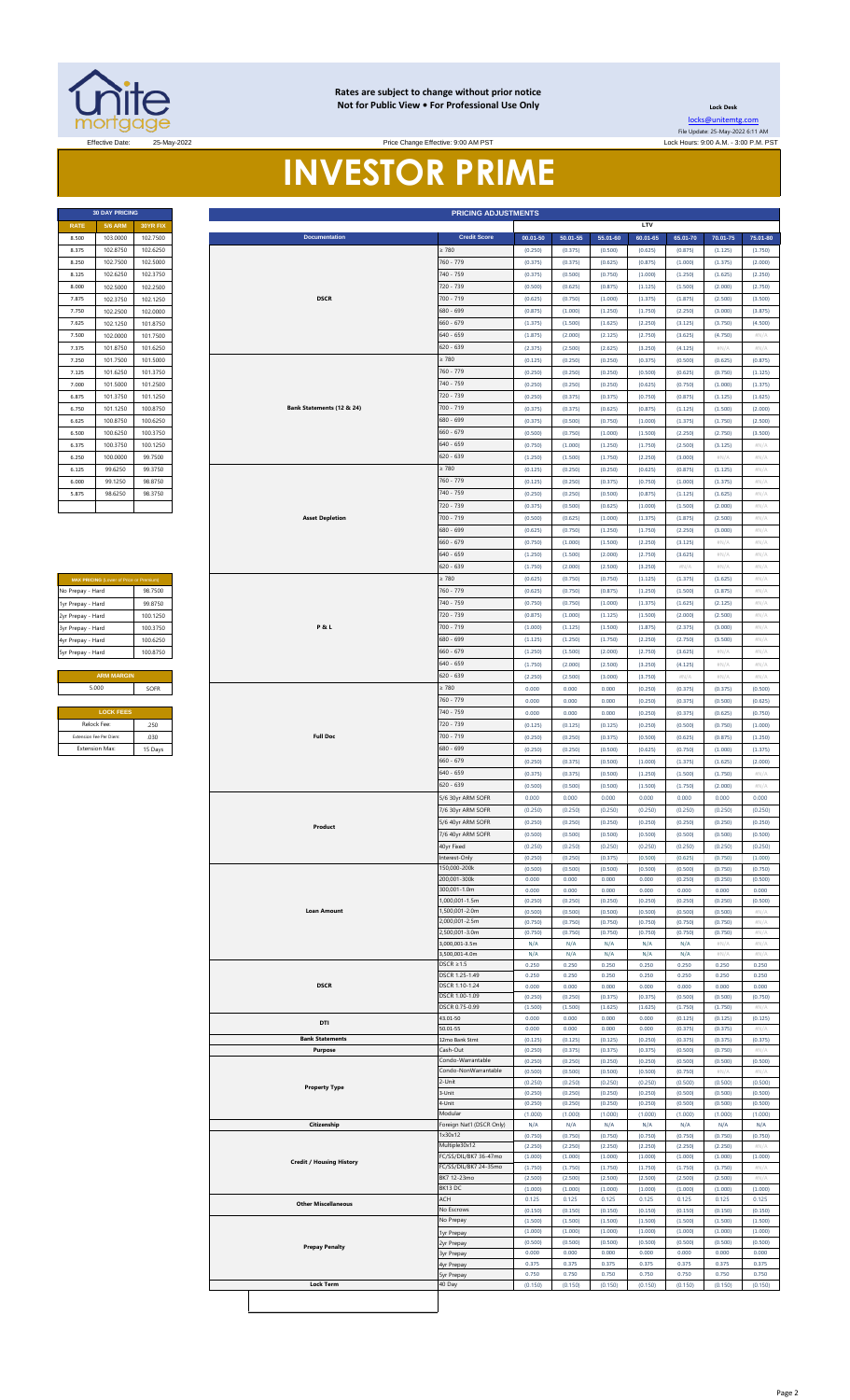

**Rates are subject to change without prior notice Not for Public View • For Professional Use Only Lock Desk**

locks@unitemtg.com File Update: 25-May-2022 6:11 AM Lock Hours: 9:00 A.M. - 3:00 P.M. PST

Effective Date: 25-May-2022 25-May-2022 Price Change Effective: 9:00 AM PST

# **OWNER-OCCUPIED PRIME**

| PRIMARY & SECONDARY HOME |                |          |  |  |  |  |  |  |
|--------------------------|----------------|----------|--|--|--|--|--|--|
| <b>RATE</b>              | <b>5/6 ARM</b> | 30YR FIX |  |  |  |  |  |  |
| 8.375                    | 103.375        | 103.125  |  |  |  |  |  |  |
| 8.250                    | 103.250        | 103,000  |  |  |  |  |  |  |
| 8.125                    | 103.125        | 102.875  |  |  |  |  |  |  |
| 8.000                    | 103.000        | 102.750  |  |  |  |  |  |  |
| 7.875                    | 102.875        | 102.625  |  |  |  |  |  |  |
| 7.750                    | 102.750        | 102.500  |  |  |  |  |  |  |
| 7.625                    | 102.625        | 102 375  |  |  |  |  |  |  |
| 7.500                    | 102.500        | 102.250  |  |  |  |  |  |  |
| 7.375                    | 102.375        | 102.125  |  |  |  |  |  |  |
| 7.250                    | 102.250        | 102.000  |  |  |  |  |  |  |
| 7.125                    | 102.125        | 101.875  |  |  |  |  |  |  |
| 7.000                    | 102.000        | 101.750  |  |  |  |  |  |  |
| 6.875                    | 101.875        | 101.625  |  |  |  |  |  |  |
| 6.750                    | 101.750        | 101.500  |  |  |  |  |  |  |
| 6.625                    | 101.625        | 101.375  |  |  |  |  |  |  |
| 6,500                    | 101.375        | 101.125  |  |  |  |  |  |  |
| 6.375                    | 101.125        | 100.875  |  |  |  |  |  |  |
| 6.250                    | 100.875        | 100.625  |  |  |  |  |  |  |
| 6.125                    | 100.625        | 100.375  |  |  |  |  |  |  |
| 6.000                    | 100.250        | 100.000  |  |  |  |  |  |  |
| 5.875                    | 99.875         | 99.625   |  |  |  |  |  |  |
| 5.750                    | 99.375         | 99.125   |  |  |  |  |  |  |
| 5.625                    | 98.875         | 98.625   |  |  |  |  |  |  |
|                          |                |          |  |  |  |  |  |  |
|                          |                |          |  |  |  |  |  |  |
|                          |                |          |  |  |  |  |  |  |

### **ARM MARGIN** 5.000

| <b>LOCK FEES</b>                               |         |  |  |  |  |  |  |
|------------------------------------------------|---------|--|--|--|--|--|--|
| Relock Fee:                                    | .250    |  |  |  |  |  |  |
| <b>Extension Fee Per Diem</b>                  | .030    |  |  |  |  |  |  |
| <b>Extension Max:</b>                          | 15 Days |  |  |  |  |  |  |
|                                                |         |  |  |  |  |  |  |
| <b>MAX PRICING (Lower of Price or Premium)</b> |         |  |  |  |  |  |  |
| 100,0000                                       |         |  |  |  |  |  |  |

|             | PRIMARY & SECONDARY HOME                |          |                               |                       |          |          | <b>PRICING ADJUSTMENTS</b> |          |          |          |          |          |             |
|-------------|-----------------------------------------|----------|-------------------------------|-----------------------|----------|----------|----------------------------|----------|----------|----------|----------|----------|-------------|
| RATE        | <b>5/6 ARM</b>                          | 30YR FIX |                               |                       |          |          |                            |          | LTV      |          |          |          |             |
| 8.375       | 103.375                                 | 103.125  | <b>Documentation</b>          | <b>Credit Score</b>   | 00.01-50 | 50.01-55 | 55.01-60                   | 60.01-65 | 65.01-70 | 70.01-75 | 75.01-80 | 80.01-85 | 85.01-90    |
| 8.250       | 103.250                                 | 103.000  |                               | $\geq 780$            | 0.000    | 0.000    | 0.000                      | (0.250)  | (0.375)  | (0.375)  | (0.500)  | (0.750)  | (1.125)     |
| 8.125       | 103.125                                 | 102.875  |                               | 760 - 779             | 0.000    | 0.000    | 0.000                      | (0.250)  | (0.375)  | (0.500)  | (0.625)  | (0.875)  | (1.375)     |
| 8.000       | 103.000                                 | 102.750  |                               | 740 - 759             | 0.000    | 0.000    | 0.000                      | (0.250)  | (0.375)  | (0.625)  | (0.750)  | (1.125)  | (1.625)     |
|             |                                         |          |                               |                       |          |          |                            |          |          |          |          |          |             |
| 7.875       | 102.875                                 | 102.625  |                               | 720 - 739             | (0.125)  | (0.125)  | (0.125)                    | (0.250)  | (0.500)  | (0.750)  | (1.000)  | (1.250)  | (1.875)     |
| 7.750       | 102.750                                 | 102.500  | <b>Full Doc</b>               | 700 - 719             | (0.250)  | (0.250)  | (0.375)                    | (0.500)  | (0.625)  | (0.875)  | (1.250)  | (1.625)  | (2.250)     |
| 7.625       | 102.625                                 | 102.375  |                               | 680 - 699             | (0.250)  | (0.250)  | (0.500)                    | (0.625)  | (0.750)  | (1.000)  | (1.375)  | (2.000)  | #N/A        |
| 7.500       | 102.500                                 | 102.250  |                               | $660 - 679$           | (0.250)  | (0.375)  | (0.500)                    | (1.000)  | (1.375)  | (1.625)  | (2.000)  | (2.750)  | #N/A        |
| 7.375       | 102.375                                 | 102.125  |                               | $640 - 659$           | (0.375)  | (0.375)  | (0.500)                    | (1.250)  | (1.500)  | (1.750)  | (2.250)  | $\#N/A$  | #N/A        |
|             |                                         |          |                               |                       |          |          |                            |          |          |          |          |          |             |
| 7.250       | 102.250                                 | 102.000  |                               | $620 - 639$           | (0.500)  | (0.500)  | (0.500)                    | (1.500)  | (1.750)  | (2.000)  | (2.500)  | H N/A    | #N/A        |
| 7.125       | 102.125                                 | 101.875  |                               | $\geq 780$            | (0.125)  | (0.250)  | (0.250)                    | (0.375)  | (0.500)  | (0.625)  | (0.875)  | (1.250)  | (2.000)     |
| 7.000       | 102.000                                 | 101.750  |                               | 760 - 779             | (0.250)  | (0.250)  | (0.250)                    | (0.500)  | (0.625)  | (0.750)  | (1.125)  | (1.625)  | (2.375)     |
| 6.875       | 101.875                                 | 101.625  |                               | 740 - 759             | (0.250)  | (0.250)  | (0.250)                    | (0.625)  | (0.750)  | (1.000)  | (1.375)  | (1.875)  | (2.875)     |
| 6.750       | 101.750                                 | 101.500  |                               | 720 - 739             | (0.250)  | (0.375)  | (0.375)                    | (0.750)  | (0.875)  | (1.125)  | (1.625)  | (2.250)  | (3.375)     |
| 6.625       | 101.625                                 | 101.375  | Bank Statement / 1099         | 700 - 719             | (0.375)  | (0.375)  | (0.625)                    | (0.875)  | (1.125)  | (1.500)  | (2.000)  | (2.750)  | (4.000)     |
|             |                                         |          |                               |                       |          |          |                            |          |          |          |          |          |             |
| 6.500       | 101.375                                 | 101.125  |                               | 680 - 699             | (0.375)  | (0.500)  | (0.750)                    | (1.000)  | (1.375)  | (1.750)  | (2.500)  | (3.500)  | $\#N/\beta$ |
| 6.375       | 101.125                                 | 100.875  |                               | $660 - 679$           | (0.500)  | (0.750)  | (1.000)                    | (1.500)  | (2.250)  | (2.750)  | (3.500)  | (4.250)  | #N/A        |
| 6.250       | 100.875                                 | 100.625  |                               | $640 - 659$           | (0.750)  | (1.000)  | (1.250)                    | (1.750)  | (2.500)  | (3.125)  | (4.000)  | H N/A    | #N/A        |
| 6.125       | 100.625                                 | 100.375  |                               | $620 - 639$           | (1.250)  | (1.500)  | (1.750)                    | (2.250)  | (3.000)  | (3.625)  | H N/A    | H N/A    | #N/A        |
|             | 100.250                                 | 100.000  |                               | $\geq 780$            | (0.125)  | (0.250)  | (0.250)                    | (0.625)  | (0.875)  | (1.125)  | (1.625)  | H N/A    | #N/A        |
| 6.000       |                                         |          |                               |                       |          |          |                            |          |          |          |          |          |             |
| 5.875       | 99.875                                  | 99.625   |                               | 760 - 779             | (0.125)  | (0.250)  | (0.375)                    | (0.750)  | (1.000)  | (1.375)  | (2.000)  | $\#N/A$  | #N/A        |
| 5.750       | 99.375                                  | 99.125   |                               | 740 - 759             | (0.250)  | (0.250)  | (0.500)                    | (0.875)  | (1.125)  | (1.625)  | (2.375)  | H N/A    | #N/A        |
| 5.625       | 98.875                                  | 98.625   |                               | 720 - 739             | (0.375)  | (0.500)  | (0.625)                    | (1.000)  | (1.500)  | (2.000)  | (2.875)  | $\#N/A$  | #N/A        |
|             |                                         |          | <b>Asset Depletion</b>        | 700 - 719             | (0.500)  | (0.625)  | (1.000)                    | (1.375)  | (1.875)  | (2.500)  | (3.500)  | H N/A    | #N/A        |
|             |                                         |          |                               | 680 - 699             | (0.625)  | (0.750)  | (1.250)                    | (1.750)  | (2.250)  | (3.000)  | (4.500)  | $\#N/A$  | #N/A        |
|             |                                         |          |                               | $660 - 679$           | (0.750)  | (1.000)  | (1.500)                    | (2.250)  | (3.125)  | (4.375)  | $\#N/A$  | H N/A    | #N/A        |
|             |                                         |          |                               |                       |          |          |                            |          |          |          |          |          |             |
|             |                                         |          |                               | $640 - 659$           | (1.250)  | (1.500)  | (2.000)                    | (2.750)  | (3.625)  | (4.875)  | $\#N/A$  | H N/A    | #N/A        |
|             | <b>ARM MARGIN</b>                       |          |                               | $620 - 639$           | (1.750)  | (2.000)  | (2.500)                    | (3.250)  | (4.125)  | $\#N/A$  | $\#N/A$  | H N/A    | #N/A        |
| 5.000       |                                         | SOFR     |                               | $\geq 780$            | (0.625)  | (0.750)  | (0.750)                    | (1.125)  | (1.375)  | (1.625)  | (2.250)  | #N/A     | #N/A        |
|             |                                         |          |                               | 760 - 779             | (0.625)  | (0.750)  | (0.875)                    | (1.250)  | (1.500)  | (1.875)  | (2.625)  | #N/A     | #N/A        |
|             |                                         |          |                               | 740 - 759             | (0.750)  | (0.750)  | (1.000)                    | (1.375)  | (1.625)  | (2.125)  | (3.000)  | #N/A     | #N/A        |
|             | <b>LOCK FEES</b>                        |          |                               | 720 - 739             | (0.875)  | (1.000)  | (1.125)                    | (1.500)  | (2.000)  | (2.500)  | (3.500)  | #N/A     | #N/A        |
|             |                                         |          |                               |                       |          |          |                            |          |          |          |          |          |             |
| Relock Fee: |                                         | .250     | P & L Only - WVOE             | 700 - 719             | (1.000)  | (1.125)  | (1.500)                    | (1.875)  | (2.375)  | (3.000)  | (4.250)  | #N/A     | #N/A        |
|             | xtension Fee Per Diem                   | .030     |                               | 680 - 699             | (1.125)  | (1.250)  | (1.750)                    | (2.250)  | (2.750)  | (3.500)  | (5.000)  | #N/A     | #N/A        |
|             | <b>Extension Max:</b>                   | 15 Days  |                               | $660 - 679$           | (1.250)  | (1.500)  | (2.000)                    | (2.750)  | (3.625)  | (4.875)  | #N/A     | #N/A     | #N/A        |
|             |                                         |          |                               | $640 - 659$           | (1.750)  | (2.000)  | (2.500)                    | (3.250)  | (4.125)  | (5.375)  | $\#N/A$  | #N/A     | #N/A        |
|             |                                         |          |                               | $620 - 639$           | (2.250)  | (2.500)  | (3.000)                    | (3.750)  | (4.625)  | #N/A     | #N/A     | #N/A     | #N/A        |
|             | MAX PRICING (Lower of Price or Premium) |          |                               |                       |          |          |                            |          |          |          |          |          |             |
|             | 100.0000                                |          |                               | No Bank Stmt          | 0.000    | 0.000    | 0.000                      | 0.000    | 0.000    | 0.000    | 0.000    | 0.000    | 0.000       |
|             |                                         |          | <b>Bank Statements</b>        |                       |          |          |                            |          |          |          |          |          |             |
|             |                                         |          |                               | 12mo Bank Stmt        | (0.125)  | (0.125)  | (0.125)                    | (0.250)  | (0.375)  | (0.375)  | (0.375)  | (0.500)  | (0.500)     |
|             |                                         |          |                               | 24mo Bank Stmt        | 0.000    | 0.000    | 0.000                      | 0.000    | 0.000    | 0.000    | 0.000    | 0.000    | 0.000       |
|             |                                         |          |                               | 7/6 30yr ARM SOFR     | (0.250)  | (0.250)  | (0.250)                    | (0.250)  | (0.250)  | (0.250)  | (0.250)  | (0.250)  | (0.250)     |
|             |                                         |          | Product                       | 5/6 40yr ARM SOFR     | (0.250)  | (0.250)  | (0.250)                    | (0.250)  | (0.250)  | (0.250)  | (0.250)  | (0.250)  | (0.250)     |
|             |                                         |          |                               | 7/6 40yr ARM SOFR     |          |          |                            |          |          |          |          |          |             |
|             |                                         |          |                               |                       | (0.500)  | (0.500)  | (0.500)                    | (0.500)  | (0.500)  | (0.500)  | (0.500)  | (0.500)  | (0.500)     |
|             |                                         |          |                               | 40yr Fixed            | (0.250)  | (0.250)  | (0.250)                    | (0.250)  | (0.250)  | (0.250)  | (0.250)  | (0.250)  | (0.250)     |
|             |                                         |          |                               | Interest-Only         | (0.250)  | (0.250)  | (0.375)                    | (0.500)  | (0.625)  | (0.750)  | (1.000)  | (1.750)  | $\#N/\beta$ |
|             |                                         |          |                               | 150.000-200k          | (0.500)  | (0.500)  | (0.500)                    | (0.500)  | (0.500)  | (0.750)  | (0.750)  | (1.000)  | (1.000)     |
|             |                                         |          |                               | 200,001-300k          | 0.000    | 0.000    | 0.000                      | 0.000    | (0.250)  | (0.250)  | (0.250)  | (0.500)  | (0.500)     |
|             |                                         |          |                               | 300,001-400k          | 0.000    | 0.000    | 0.000                      | 0.000    | 0.000    | 0.000    | 0.000    | (0.500)  | (0.500)     |
|             |                                         |          |                               |                       |          |          |                            |          |          |          |          |          |             |
|             |                                         |          |                               | 400,001-1,000,000     | 0.000    | 0.000    | 0.000                      | 0.000    | 0.000    | 0.000    | 0.000    | 0.000    | 0.000       |
|             |                                         |          | <b>Loan Amount</b>            | 1,000,001-1.5m        | (0.250)  | (0.250)  | (0.250)                    | (0.250)  | (0.250)  | (0.250)  | (0.250)  | (0.250)  | (0.250)     |
|             |                                         |          |                               | 1,500,001-2.0m        | (0.500)  | (0.500)  | (0.500)                    | (0.500)  | (0.500)  | (0.500)  | (0.500)  | H N/A    | #N/A        |
|             |                                         |          |                               | 2,000,001-2.5m        | (0.750)  | (0.750)  | (0.750)                    | (0.750)  | (0.750)  | (0.750)  | (0.750)  | H N/A    | #N/A        |
|             |                                         |          |                               | 2,500,001-3.0m        | (0.750)  | (0.750)  | (0.750)                    | (0.750)  | (0.750)  | (0.750)  | (0.750)  | H N/A    | #N/A        |
|             |                                         |          |                               | 3,000,001-3.5m        | N/A      | N/A      | N/A                        | N/A      | N/A      | N/A      | $\#N/A$  | H N/A    | #N/A        |
|             |                                         |          |                               |                       |          |          |                            |          |          |          |          |          |             |
|             |                                         |          | DTI                           | 43.01-50              | 0.000    | 0.000    | 0.000                      | 0.000    | 0.000    | (0.125)  | (0.125)  | (0.125)  | (0.125)     |
|             |                                         |          |                               | 50.01-55              | 0.000    | 0.000    | 0.000                      | 0.000    | 0.000    | (0.375)  | (0.375)  | H N/A    | #N/A        |
|             |                                         |          | Cash Out                      |                       | (0.250)  | (0.375)  | (0.375)                    | (0.375)  | (0.500)  | (0.750)  | (1.250)  | H N/A    | #N/A        |
|             |                                         |          | <b>Second Home</b>            |                       | (0.500)  | (0.500)  | (0.500)                    | (0.500)  | (0.500)  | (0.500)  | (0.500)  | H N/A    | #N/A        |
|             |                                         |          | Geographical                  | Non-CA                | 0.250    | 0.250    | 0.250                      | 0.250    | 0.250    | 0.250    | 0.250    | 0.250    | 0.250       |
|             |                                         |          |                               | Condo-Warrantable     | (0.250)  | (0.250)  | (0.250)                    | (0.250)  | (0.500)  | (0.500)  | (0.500)  | (0.500)  | #N/A        |
|             |                                         |          |                               | Condo-NonWarrantable  |          |          |                            |          |          |          | $\#N/A$  | H N/A    | #N/A        |
|             |                                         |          |                               |                       | (0.500)  | (0.500)  | (0.500)                    | (0.500)  | (0.750)  | (0.750)  |          |          |             |
|             |                                         |          |                               | 2-Unit                | (0.250)  | (0.250)  | (0.250)                    | (0.250)  | (0.500)  | (0.500)  | (0.500)  | (0.750)  | #N/A        |
|             |                                         |          | <b>Property Type</b>          | 3-Unit                | (0.250)  | (0.250)  | (0.250)                    | (0.250)  | (0.500)  | (0.500)  | (0.500)  | (0.750)  | #N/A        |
|             |                                         |          |                               | 4-Unit                | (0.250)  | (0.250)  | (0.250)                    | (0.250)  | (0.500)  | (0.500)  | (0.500)  | (0.750)  | #N/A        |
|             |                                         |          |                               | Modular               | (1.000)  | (1.000)  | (1.000)                    | (1.000)  | (1.000)  | (1.000)  | (1.000)  | H N/A    | #N/A        |
|             |                                         |          |                               | Rural                 | (1.000)  | (1.000)  | (1.000)                    | (1.000)  | (1.000)  | (1.000)  | $\#N/A$  | H N/A    | #N/A        |
|             |                                         |          |                               |                       |          |          |                            |          |          |          |          |          |             |
|             |                                         |          |                               | 1x30x12               | (0.750)  | (0.750)  | (0.750)                    | (0.750)  | (0.750)  | (0.750)  | (0.750)  | (1.000)  | (1.000)     |
|             |                                         |          |                               | Multiple30x12         | (2.250)  | (2.250)  | (2.250)                    | (2.250)  | (2.250)  | (2.250)  | (2.500)  | (2.500)  | #N/A        |
|             |                                         |          |                               | FC/SS/DIL/BK7 36-47mo | (1.000)  | (1.000)  | (1.000)                    | (1.000)  | (1.000)  | (1.000)  | (1.000)  | (1.000)  | (1.000)     |
|             |                                         |          |                               | FC/SS/DIL/BK7 24-35mo | (1.750)  | (1.750)  | (1.750)                    | (1.750)  | (1.750)  | (1.750)  | (1.750)  | (1.750)  | #N/A        |
|             |                                         |          | <b>Credit/Housing History</b> | BK7 12-23mo           | (2.500)  | (2.500)  | (2.500)                    | (2.500)  | (2.500)  | (2.500)  | (2.500)  | (2.500)  | #N/A        |
|             |                                         |          |                               | BK13 DC               |          | (1.000)  |                            |          | (1.000)  |          | (1.000)  |          | (1.000)     |
|             |                                         |          |                               |                       | (1.000)  |          | (1.000)                    | (1.000)  |          | (1.000)  |          | (1.000)  |             |
|             |                                         |          |                               | ACH                   | 0.125    | 0.125    | 0.125                      | 0.125    | 0.125    | 0.125    | 0.125    | 0.125    | 0.125       |
|             |                                         |          | <b>Misccellaneous</b>         | No Escrows (No HPML)  | (0.150)  | (0.150)  | (0.150)                    | (0.150)  | (0.150)  | (0.150)  | (0.150)  | (0.150)  | (0.150)     |
|             |                                         |          | <b>Lock Term</b>              | 40 Day                | (0.150)  | (0.150)  | (0.150)                    | (0.150)  | (0.150)  | (0.150)  | (0.150)  | (0.150)  | (0.150)     |
|             |                                         |          |                               |                       |          |          |                            |          |          |          |          |          |             |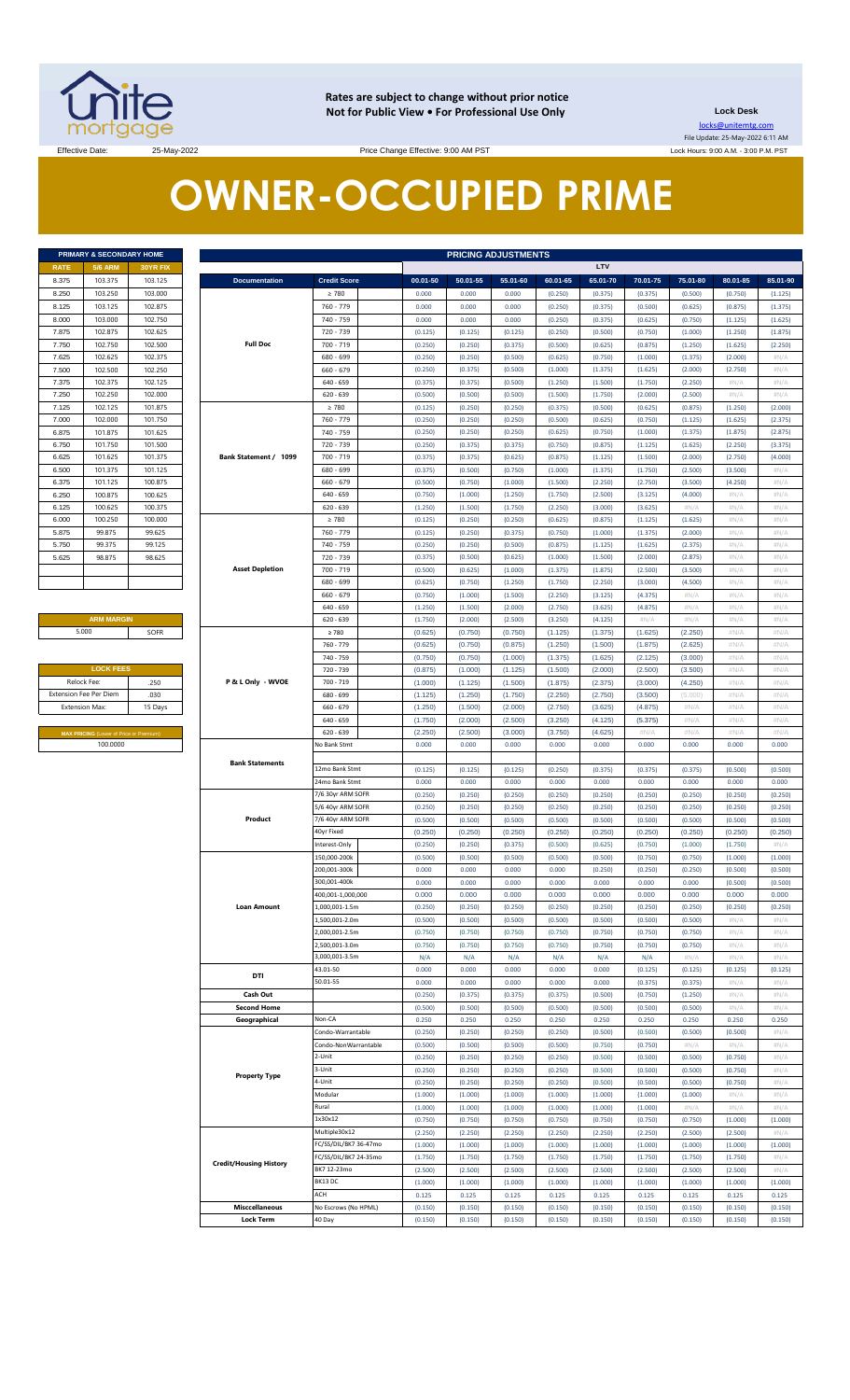

#### [V](https://unitemortgage.com/)isit: https://unitemortgage.com

The pricing engine is the Formal price given, please access it through: **Quick Pricer:** [https://un](https://unitemortgage.com/broker-resources/price-my-loan/)itemortgage.com/broker-resources/price-my-loan/

## **CALL US TODAY: 800-777-1207**

#### **ITIN PRODUCTS AND PRICING**

#### **ITIN PRIME LOANS**

#### **All Pricing is Par all adjustments are Rate adjusments.**

| 30 Year Fixed                                                            |        |        |        |        |        |        |  |  |  |  |
|--------------------------------------------------------------------------|--------|--------|--------|--------|--------|--------|--|--|--|--|
| Credit / LTV up to 60% 60.01-65% 65.01-70% 70.01-75% 75.01-80% 80.01-85% |        |        |        |        |        |        |  |  |  |  |
| > 720                                                                    | 6.125% | 6.375% | 6.500% | 6.750% | 7.000% | 7.375% |  |  |  |  |
| $700 - 719$                                                              | 6.375% | 6.500% | 6.625% | 6.875% | 7.125% | 7.500% |  |  |  |  |
| $690 - 699$                                                              | 6.500% | 6.625% | 6.875% | 7.000% | 7.500% | 7.625% |  |  |  |  |
| $680 - 699$                                                              | 6.500% | 6.625% | 6.875% | 7.000% | 7.500% |        |  |  |  |  |

| <b>LTV Parameters</b>                                        | <b>LTV Limits</b>                         | <b>LTV Limits</b>                |
|--------------------------------------------------------------|-------------------------------------------|----------------------------------|
| \$10,000 - \$647,200                                         | Max 85%*                                  | Max 85%*                         |
| \$647.201 - \$750.000                                        | Max 80%                                   | Max 80%                          |
| \$750.001 - \$1.250.000                                      | Max 75%                                   | Max 75%                          |
| 2nd Home/Condo/Townhome<br>$\Omega$<br><b>Any Gift Funds</b> | Max 80%                                   | Max 80%                          |
| *Max 85% in CA, CT, IL, NJ, and NY                           | 3 months reserves required (80.01% - 85%) | C3 or better property Condition. |

|                     | **Rate Adjustments**     |        |              |                       |           |
|---------------------|--------------------------|--------|--------------|-----------------------|-----------|
|                     | SFOO (detached)          | 0.000% |              | 15 year               | $-0.250%$ |
| <b>Property</b>     | 2nd Home (detached)      | 0.000% | Loan         | 20 year               | $-0.125%$ |
| <b>Type</b>         | Condo/Townhome           | 0.500% | <b>Term</b>  | 25 year               | 0.000%    |
|                     | (Attached, No Highrises) |        |              | 30 year               | 0.000%    |
|                     | \$100,000 - \$647,200    | 0.000% | <b>Other</b> | Profit & Loss         | 0.250%    |
| Loan<br><b>Size</b> | \$647,201 - \$750,000    | 0.150% |              | <b>Bank Statement</b> | 0.250%    |
|                     | \$750,001 - \$1,250,000  | 0.300% |              | Cash Out Refi*        | 0.500%    |

| Cash Out Refinance* (Not Available in TX) |         |  |  |  |  |  |  |  |
|-------------------------------------------|---------|--|--|--|--|--|--|--|
| $$100.000 - $647.200$                     | Max 75% |  |  |  |  |  |  |  |
| \$647.201 - \$750.000                     | Max 75% |  |  |  |  |  |  |  |
| $$750.001 - $1.250.000$                   | Max 70% |  |  |  |  |  |  |  |

No bankruptcy, foreclosure, or short sale within 4 years. View our requirements to see criteria to obtain a specific LTV.

#### **ITIN NON PRIME LOANS**

| <b>30 Year Fixed Rates</b> |           |           |           |           |           |  |  |  |  |  |
|----------------------------|-----------|-----------|-----------|-----------|-----------|--|--|--|--|--|
| Credit / LTV               | up to 60% | 60.01-65% | 65.01-70% | 70.01-75% | 75.01-80% |  |  |  |  |  |
| >740                       | 6.375%    | 6.500%    | 6.625%    | 7.000%    | 7.240%    |  |  |  |  |  |
| 720 - 739                  | 6.500%    | 6.625%    | 7.000%    | 7.125%    | 7.375%    |  |  |  |  |  |
| $700 - 719$                | 6.625%    | 7.000%    | 7.125%    | 7.240%    | 7.500%    |  |  |  |  |  |
| 680 - 699                  | 7.000%    | 7.125%    | 7.240%    | 7.375%    | 7.625%    |  |  |  |  |  |
| 660 - 679                  | 7.125%    | 7.240%    | 7.375%    | 7.500%    | 7.750%    |  |  |  |  |  |
| 640 - 659                  | 7.750%    | 7.875%    | 8.000%    | 8.125%    |           |  |  |  |  |  |
| $620 - 639$                | 8.375%    | 8.500%    | 8.625%    | 8.750%    |           |  |  |  |  |  |
| No Score                   | 8.750%    | 8.875%    | 9.000%    | 9.125%    |           |  |  |  |  |  |
| $600 - 619$                | 9.500%    | 9.625%    | 9.750%    | 9.875%    |           |  |  |  |  |  |

|                      | **'Rate Adjustments**  |           |                              |                       |           |
|----------------------|------------------------|-----------|------------------------------|-----------------------|-----------|
|                      | SFOO/2nd Home          | 0.000%    | <b>Loan Size</b>             |                       |           |
| Property             | Condo/Townhome -       | 0.500%    | (Min. 640)<br>credit if Ioan | \$100,000 - \$647,200 | 0.000%    |
| Note:                | Attached               |           | $>$ \$510,400)               | \$647.201 - \$750.000 | 0.350%    |
| <b>Highrises not</b> | Multi Family 2-4 units | 0.500%    |                              | < 15 Year Term        | $-0.375%$ |
| eligible.            | Mobile on Land         | 1.000%    | <b>Term</b>                  | 20 Year Term          | $-0.125%$ |
|                      | Vacant Land            | <b>NA</b> |                              | > 25 Year Term        | 0.000%    |
|                      | Owner Occupied         | $0.000\%$ |                              | $LTV < 50\%$          | $-0.125%$ |
| Occupancy            |                        |           | Other                        | Full Doc              | 0.000%    |
|                      | Non-Owner              | 1.000%    |                              | All Alternative Doc   | 0.250%    |
|                      | Occupied (NOO)         |           |                              | Cash-Out Refi*        | 0.500%    |

| <b>LTV Parameters</b>                        | <b>LTV Limits</b> |
|----------------------------------------------|-------------------|
|                                              |                   |
| $$100.000 - $647.200$                        | 80%               |
| $$647,201 - $750,000 (> 640 \text{ credit})$ | 75%               |
| Condo / Townhome / 2nd Home                  | 75%               |
| <b>Investment property / Multi-Family</b>    | 70%               |
|                                              |                   |

ed 0X30 housing history for 6 months To Qualify for 75.01% - 80%

Cash Out Refinance ( $\geq$  640 Credit Min) (Not Available in TX)

| $$100.000 - $647.200$ | Max 75% |
|-----------------------|---------|
| $$647,201 - $750,000$ | Max 70% |
|                       |         |
|                       |         |

| <b>Max Term</b>                       |          |
|---------------------------------------|----------|
| Double Wide Home                      | 20 years |
|                                       |          |
| $NOO > = 100,000$                     | 25 Years |
| SF/2nd Home/Condo/Townhome<\$75.000   | 25 Years |
| SF/2nd Home/Condo/Townhome >=\$75.000 | 30 Years |
|                                       |          |
| UW                                    | \$1,795  |

\*If cash-out >\$2,000 after loan payoff, closing costs, and prepaids. Cash-Out Refis not available in TX. High-cost mortgages (12 CFR 1026.32) are ineligible for purchase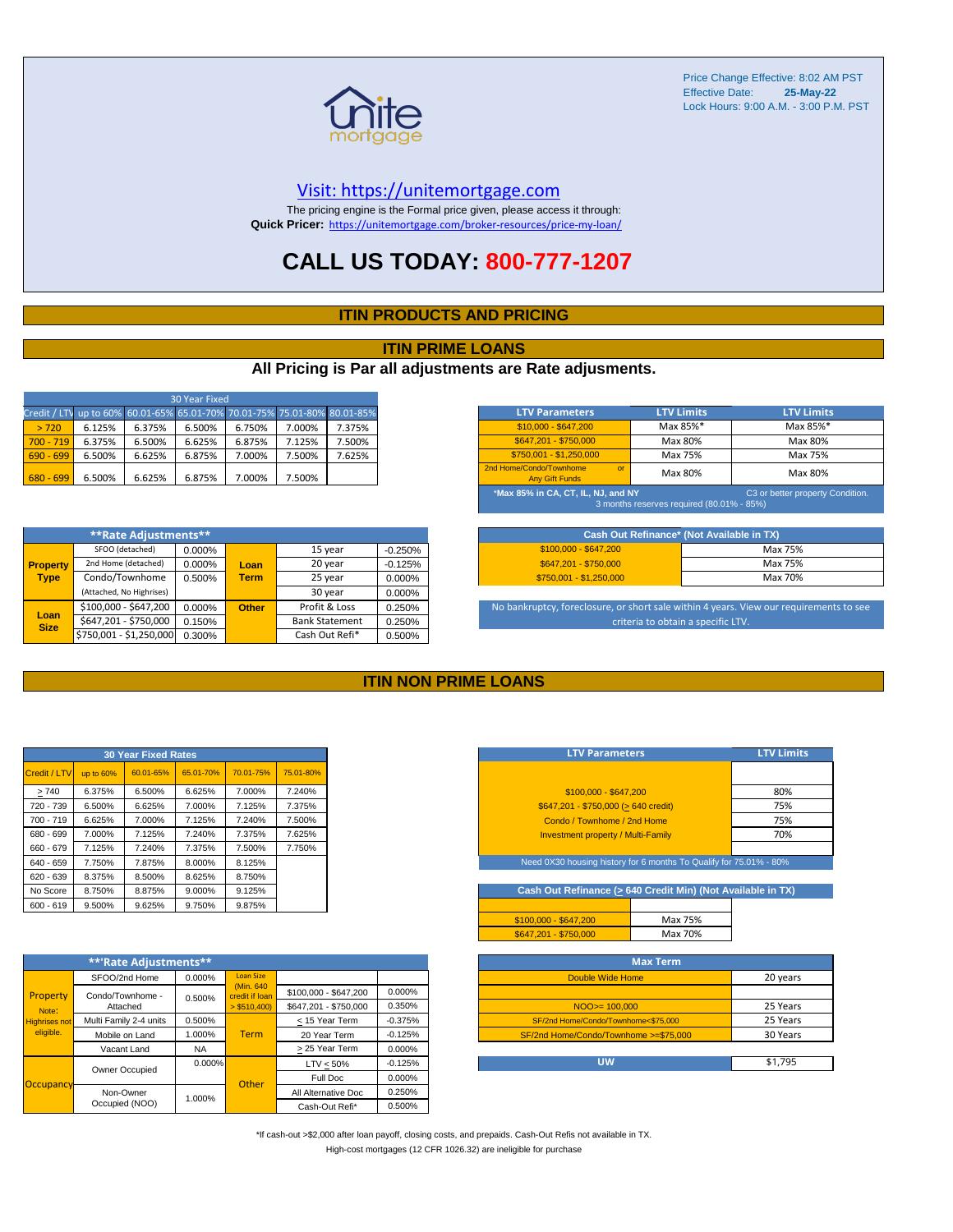



### [V](https://unitemortgage.com/)isit: https://unitemortgage.com

The pricing engine is the Formal price given, please access it through:

**Quick Pricer:** [https://un](https://unitemortgage.com/broker-resources/price-my-loan/)itemortgage.com/broker-resources/price-my-loan/

## **CALL US TODAY: 800-777-1207**

#### **CONVENTIONAL PRODUCTS AND PRICING**

|       | <b>CONFORMING LOANS</b> |                             |         |       |                             |         |         |       |                             |         |         |       |                             |                             |         |  |
|-------|-------------------------|-----------------------------|---------|-------|-----------------------------|---------|---------|-------|-----------------------------|---------|---------|-------|-----------------------------|-----------------------------|---------|--|
|       |                         | <b>DU CONF CONV 30 YEAR</b> |         |       | <b>DU CONF CONV 20 YEAR</b> |         |         |       | <b>DU CONF CONV 15 YEAR</b> |         |         |       |                             | <b>DU CONF CONV 10 YEAR</b> |         |  |
| Rate  | 10 Day                  | 25 Day                      | 40 Day  | Rate  | 10 Day                      | 25 Day  | 40 Day  | Rate  | 10 Day                      | 25 Day  | 40 Day  | Rate  | 10 Day                      | 25 Day                      | 40 Day  |  |
| 5.625 | (3.750)                 | (3.625)                     | (3.500) | 5.500 | (3.500)                     | (3.375) | (3.250) | 4.875 | (2.875)                     | (2.750) | (2.625) | 4.625 | (2.750)                     | (2.625)                     | (2.500) |  |
| 5.500 | (3.250)                 | (3.125)                     | (3.000) | 5.375 | (3.250)                     | (3.125) | (3.000) | 4.750 | (2.375)                     | (2.250) | (2.125) | 4.500 | (2.250)                     | (2.125)                     | (2.000) |  |
| 5.375 | (2.875)                 | (2.750)                     | (2.625) | 5.250 | (2.875)                     | (2.750) | (2.625) | 4.625 | (2.500)                     | (2.375) | (2.250) | 4.375 | (2.000)                     | (1.875)                     | (1.750) |  |
| 5.250 | (2.500)                 | (2.375)                     | (2.250) | 5.125 | (3.000)                     | (2.875) | (2.750) | 4.500 | (2.375)                     | (2.250) | (2.125) | 4.250 | (1.625)                     | (1.500)                     | (1.375) |  |
| 5.125 | (2.500)                 | (2.375)                     | (2.250) | 5.000 | (2.875)                     | (2.750) | (2.625) | 4.375 | (2.000)                     | (1.875) | (1.750) | 4.125 | (1.750)                     | (1.625)                     | (1.500) |  |
| 5.000 | (2.000)                 | (1.875)                     | (1.750) | 4.875 | (2.500)                     | (2.375) | (2.250) | 4.250 | (1.625)                     | (1.500) | (1.375) | 4.000 | (1.500)                     | (1.375)                     | (1.250) |  |
| 4.875 | (1.500)                 | (1.375)                     | (1.250) | 4.750 | (2.000)                     | (1.875) | (1.750) | 4.125 | (1.125)                     | (1.000) | (0.875) | 3.875 | (1.125)                     | (1.000)                     | (0.875) |  |
| 4.750 | (1.000)                 | (0.875)                     | (0.750) | 4.625 | (1.500)                     | (1.375) | (1.250) | 4.000 | (0.750)                     | (0.625) | (0.500) | 3.750 | (0.750)                     | (0.625)                     | (0.500) |  |
| 4.625 | (0.625)                 | (0.500)                     | (0.375) | 4.500 | (1.000)                     | (0.875) | (0.750) | 3.875 | (0.375)                     | (0.250) | (0.125) | 3.625 | (0.250)                     | (0.125)                     | 0.000   |  |
| 4.500 | (0.375)                 | (0.250)                     | (0.125) | 4.375 | (0.500)                     | (0.375) | (0.250) | 3.750 | 0.000                       | 0.125   | 0.250   | 3.500 | (0.250)                     | (0.125)                     | 0.000   |  |
| 4.375 | 0.250                   | 0.375                       | 0.500   | 4.250 | 0.000                       | 0.125   | 0.250   | 3.625 | 0.500                       | 0.625   | 0.750   | 3.375 | (0.125)                     | 0.000                       | 0.125   |  |
| 4.250 | 0.750                   | 0.875                       | 1.000   | 4.125 | 0.625                       | 0.750   | 0.875   | 3.500 | 1.125                       | 1.250   | 1.375   | 3.250 | 0.375                       | 0.500                       | 0.625   |  |
|       |                         |                             |         |       |                             |         |         |       |                             |         |         |       |                             |                             |         |  |
|       |                         | LP CONF CONV 30 YEAR        |         |       | <b>LP CONF CONV 20 YEAR</b> |         |         |       | <b>LP CONF CONV 15 YEAR</b> |         |         |       | <b>LP CONF CONV 10 YEAR</b> |                             |         |  |
| Rate  | 10 Dav                  | 25 Dav                      | 40 Dav  | Rate  | 10 Dav                      | 25 Dav  | 40 Dav  | Rate  | 10 Day                      | 25 Day  | 40 Day  | Rate  | 10 Dav                      | 25 Dav                      | 40 Dav  |  |
| 5.750 | (3.375)                 | (3.250)                     | (3.125) | 5.500 | (3.250)                     | (3.125) | (3.000) | 4.875 | (2.625)                     | (2.500) | (2.375) | 4.750 | (2.125)                     | (2.000)                     | (1.875) |  |
| 5.625 | (3.500)                 | (3.375)                     | (3.250) | 5.375 | (2.875)                     | (2.750) | (2.625) | 4.750 | (2.250)                     | (2.125) | (2.000) | 4.625 | (2.125)                     | (2.000)                     | (1.875) |  |
| 5.500 | (3.125)                 | (3.000)                     | (2.875) | 5.250 | (2.625)                     | (2.500) | (2.375) | 4.625 | (2.375)                     | (2.250) | (2.125) | 4.500 | (2.250)                     | (2.125)                     | (2.000) |  |
| 5.375 | (2.750)                 | (2.625)                     | (2.500) | 5.125 | (2.875)                     | (2.750) | (2.625) | 4.500 | (2.250)                     | (2.125) | (2.000) | 4.375 | (1.875)                     | (1.750)                     | (1.625) |  |
| 5.250 | (2.250)                 | (2.125)                     | (2.000) | 5.000 | (2.750)                     | (2.625) | (2.500) | 4.375 | (1.875)                     | (1.750) | (1.625) | 4.250 | (1.500)                     | (1.375)                     | (1.250) |  |
| 5.125 | (2.375)                 | (2.250)                     | (2.125) | 4.875 | (2.375)                     | (2.250) | (2.125) | 4.250 | (1.500)                     | (1.375) | (1.250) | 4.125 | (1.125)                     | (1.000)                     | (0.875) |  |
| 5.000 | (1.875)                 | (1.750)                     | (1.625) | 4.750 | (1.875)                     | (1.750) | (1.625) | 4.125 | (1.000)                     | (0.875) | (0.750) | 4.000 | (1.375)                     | (1.250)                     | (1.125) |  |
| 4.875 | (1.375)                 | (1.250)                     | (1.125) | 4.625 | (1.375)                     | (1.250) | (1.125) | 4.000 | (0.625)                     | (0.500) | (0.375) | 3.875 | (0.875)                     | (0.750)                     | (0.625) |  |
| 4.750 | (0.875)                 | (0.750)                     | (0.625) | 4.500 | (0.750)                     | (0.625) | (0.500) | 3.875 | (0.250)                     | (0.125) | 0.000   | 3.750 | (0.250)                     | (0.125)                     | 0.000   |  |
| 4.625 | (0.500)                 | (0.375)                     | (0.250) | 4.375 | (0.375)                     | (0.250) | (0.125) | 3.750 | 0.125                       | 0.250   | 0.375   | 3.625 | 0.375                       | 0.500                       | 0.625   |  |
| 4.500 | (0.250)                 | (0.125)                     | 0.000   | 4.250 | 0.125                       | 0.250   | 0.375   | 3.625 | 0.625                       | 0.750   | 0.875   | 3.500 | 0.250                       | 0.375                       | 0.500   |  |
| 4.375 | 0.375                   | 0.500                       | 0.625   | 4.125 | 0.625                       | 0.750   | 0.875   | 3.500 | 1.125                       | 1.250   | 1.375   | 3.375 | 0.750                       | 0.875                       | 1.000   |  |

#### **HIGH BALANCE CONFORMING**

|               | <b>DU HIGH BALANCE 30 YEAR</b> |                    |                    |               | <b>DU HIGH BALANCE 15 YEAR</b> |                   |                   |      | <b>DU HIGH BALANCE 20 YEAR</b> |               |               |      | <b>DU HIGH BALANCE 10 YEAR</b> |          |               |  |  |  |
|---------------|--------------------------------|--------------------|--------------------|---------------|--------------------------------|-------------------|-------------------|------|--------------------------------|---------------|---------------|------|--------------------------------|----------|---------------|--|--|--|
| Rate<br>6.000 | 10 Day<br>(2.750)              | 25 Day             | <b>40 Day</b>      | Rate<br>5.000 | 10 Day                         | 25 Day<br>(1.875) | 40 Day<br>(1.750) | Rate | <b>10 Day</b>                  | <b>25 Day</b> | <b>40 Day</b> | Rate | <b>10 Day</b>                  | $25$ Day | <b>40 Day</b> |  |  |  |
| 5.875         | (2.625)                        | (2.625)<br>(2.500) | (2.500)<br>(2.375) | 4.875         | (2.000)<br>(1.625)             | (1.500)           | (1.375)           |      |                                |               |               |      |                                |          |               |  |  |  |
| 5.750         | (2.250)                        | (2.125)            | (2.000)            | 4.750         | (1.250)                        | (1.125)           | (1.000)           |      |                                |               |               |      |                                |          |               |  |  |  |
| 5.625         | (2.125)                        | (2.000)            | (1.875)            | 4.625         | (1.500)                        | (1.375)           | (1.250)           |      |                                |               |               |      |                                |          |               |  |  |  |
| 5.500         | (1.875)                        | (1.750)            | (1.625)            | 4.500         | (1.250)                        | (1.125)           | (1.000)           |      |                                |               |               |      |                                |          |               |  |  |  |
| 5.375         | (1.875)                        | (1.750)            | (1.625)            | 4.375         | (0.875)                        | (0.750)           | (0.625)           |      |                                | W             |               |      |                                |          |               |  |  |  |
| 5.250         | (1.375)                        | (1.250)            | (1.125)            | 4.250         | (0.500)                        | (0.375)           | (0.250)           |      |                                |               |               |      |                                |          |               |  |  |  |
| 5.125         | (1.125)                        | (1.000)            | (0.875)            | 4.125         | (0.125)                        | 0.000             | 0.125             |      |                                |               |               |      |                                |          |               |  |  |  |
| 5.000         | (0.875)                        | (0.750)            | (0.625)            | 4.000         | 0.625                          | 0.750             | 0.875             |      |                                |               |               |      |                                |          |               |  |  |  |
| 4.875         | (0.375)                        | (0.250)            | (0.125)            | 3.875         | 0.875                          | 1.000             | 1.125             |      |                                |               |               |      |                                |          |               |  |  |  |
| 4.750         | 0.000                          | 0.125              | 0.250              | 3.750         | 1.125                          | 1.250             | 1.375             |      |                                |               |               |      |                                |          |               |  |  |  |
| 4.625         | 0.375                          | 0.500              | 0.625              | 3.625         | L.625                          | 1.750             | 1.875             |      |                                |               |               |      |                                |          |               |  |  |  |

Agency Underwriting Fee: \$ 1,095 \* NJ and WA Origination Fee \$1,195 \* NC Commitment Fee \$1,195



All Rights Reserved. 05.2022

**MAX NET PRICING IS 104.000 HIGH BALANCE MAX NET PRICING IS 103.000 Rates and pricing are subject to change without notice.** This document is limited to current Unite Mortgage Wholesale Lending Solutions, and should not be intended as legal advice, legal opinion, or any other advice on specific facts or circumstances. Such policy and practice ar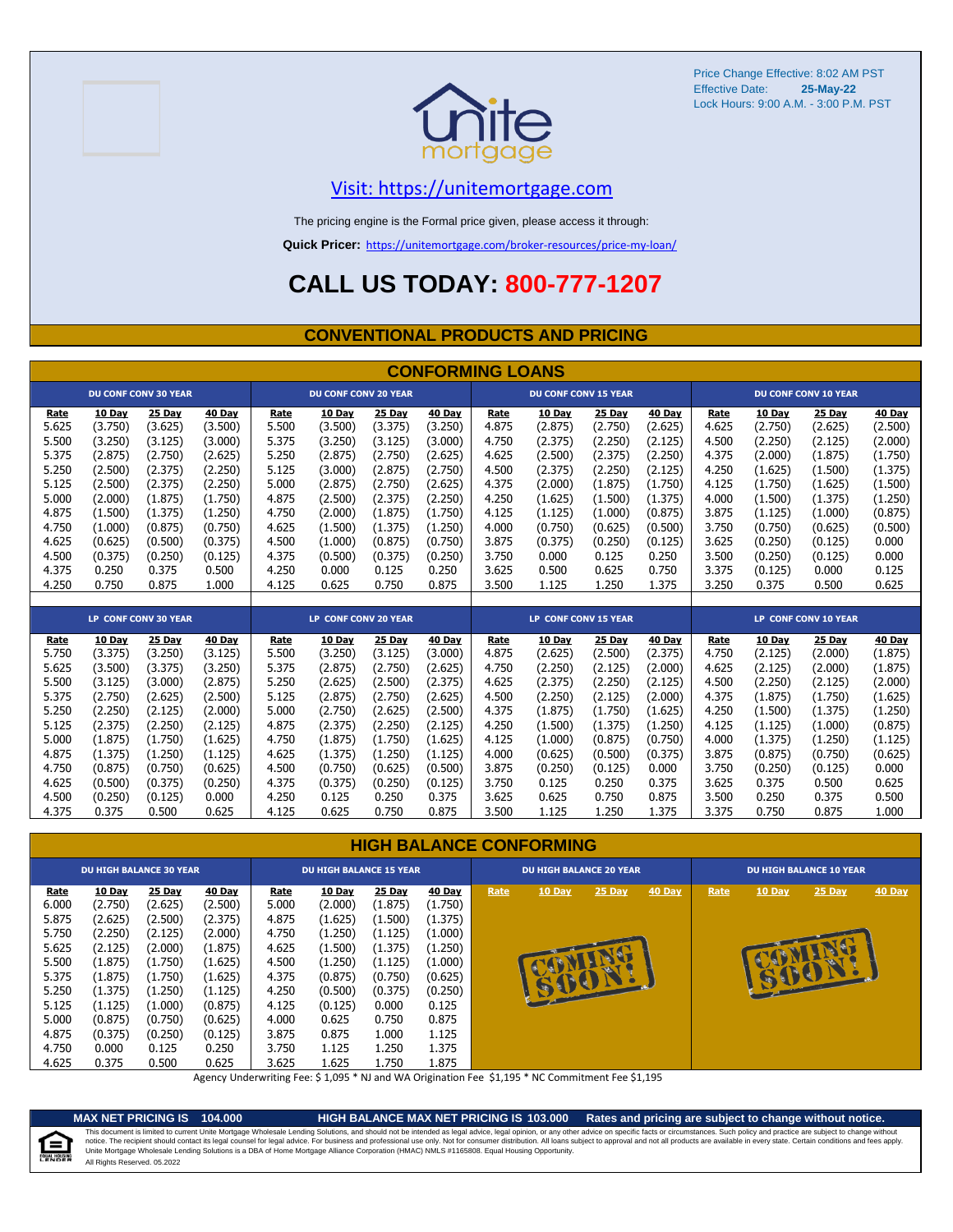



### [V](https://unitemortgage.com/)isit: https://unitemortgage.com

The pricing engine is the Formal price given, please access it through:

**Quick Pricer:** [https://un](https://unitemortgage.com/broker-resources/price-my-loan/)itemortgage.com/broker-resources/price-my-loan/

## **CALL US TODAY: 800-777-1207**

|                                                                                                                         |                                                                                                                                             |                                                                                                                                           |                                                                                                                                           |                                                   |                                                            |                                                            | <b>ADJUSTABLE RATE</b>                                     |                                                          |                                                            |                                                            |                                                            |      |               |                                       |               |
|-------------------------------------------------------------------------------------------------------------------------|---------------------------------------------------------------------------------------------------------------------------------------------|-------------------------------------------------------------------------------------------------------------------------------------------|-------------------------------------------------------------------------------------------------------------------------------------------|---------------------------------------------------|------------------------------------------------------------|------------------------------------------------------------|------------------------------------------------------------|----------------------------------------------------------|------------------------------------------------------------|------------------------------------------------------------|------------------------------------------------------------|------|---------------|---------------------------------------|---------------|
|                                                                                                                         |                                                                                                                                             | <b>10/6 ARM</b>                                                                                                                           |                                                                                                                                           |                                                   | <b>7/6 ARM</b>                                             |                                                            |                                                            |                                                          | <b>5/6 ARM</b>                                             |                                                            |                                                            |      |               | LP HOME POSSIBLE HIGH BALANCE 30 YEAR |               |
| <b>Rate</b><br>5.750<br>5.625<br>5.500<br>5.375<br>5.250<br>5.125<br>5.000<br>4.875<br>4.750<br>4.625<br>4.500<br>4.375 | <b>10 Day</b><br>(3.000)<br>(3.000)<br>(2.875)<br>(2.500)<br>(2.000)<br>(1.500)<br>(1.000)<br>(0.625)<br>(0.125)<br>0.375<br>0.875<br>1.250 | <b>25 Day</b><br>(2.875)<br>(2.875)<br>(2.750)<br>(2.375)<br>(1.875)<br>(1.375)<br>(0.875)<br>(0.500)<br>0.000<br>0.500<br>1.000<br>1.375 | <b>40 Day</b><br>(2.750)<br>(2.750)<br>(2.625)<br>(2.250)<br>(1.750)<br>(1.250)<br>(0.750)<br>(0.375)<br>0.125<br>0.625<br>1.125<br>1.500 | Rate<br>3.500<br>3.375<br>3.250<br>3.125<br>3.000 | <b>10 Day</b><br>0.875<br>1.250<br>1.750<br>2.125<br>2.625 | <b>25 Day</b><br>1.000<br>1.375<br>1.875<br>2.250<br>2.750 | <b>40 Day</b><br>1.125<br>1.500<br>2.000<br>2.375<br>2.875 | <u>Rate</u><br>3.500<br>3.375<br>3.250<br>3.125<br>3.000 | <b>10 Day</b><br>0.875<br>1.250<br>1.625<br>2.000<br>2.375 | <b>25 Day</b><br>1.000<br>1.375<br>1.750<br>2.125<br>2.500 | <b>40 Day</b><br>1.125<br>1.500<br>1.875<br>2.250<br>2.625 | Rate | <b>10 Day</b> | <b>25 Day</b><br>BILOT                | <b>40 Day</b> |

|       |         |                             |         |       |                                          |         |         |       | <b>HOME AFFORDABLE PRODUCTS</b> |         |               |      |                                       |        |               |  |
|-------|---------|-----------------------------|---------|-------|------------------------------------------|---------|---------|-------|---------------------------------|---------|---------------|------|---------------------------------------|--------|---------------|--|
|       |         | <b>DU HOMEREADY 30 YEAR</b> |         |       | <b>DU HOMEREADY HIGH BALANCE 30 YEAR</b> |         |         |       | <b>LP HOME POSSIBLE 30 YEAR</b> |         |               |      | LP HOME POSSIBLE HIGH BALANCE 30 YEAR |        |               |  |
| Rate  | 25 Day  | 40 Day                      | 55 Day  | Rate  | <b>25 Day</b>                            | 40 Day  | 55 Day  | Rate  | 25 Day                          | 40 Day  | <b>55 Day</b> | Rate | 10 Day                                | 25 Day | <b>40 Day</b> |  |
| 5.750 | (3.250) | (3.125)                     | (3.000) | 6.000 | (2.750)                                  | (2.625) | (2.500) | 5.750 | (3.375)                         | (3.250) | (3.125)       |      |                                       |        |               |  |
| 5.625 | (3.500) | (3.375)                     | (3.250) | 5.875 | (2.500)                                  | (2.375) | (2.250) | 5.625 | (3.500)                         | (3.375) | (3.250)       |      |                                       |        |               |  |
| 5.500 | (3.125) | (3.000)                     | (2.875) | 5.750 | (2.250)                                  | (2.125) | (2.000) | 5.500 | (3.125)                         | (3.000) | (2.875)       |      |                                       |        |               |  |
| 5.375 | (2.625) | (2.500)                     | (2.375) | 5.625 | (2.125)                                  | (2.000) | (1.875) | 5.375 | (2.750)                         | (2.625) | (2.500)       |      |                                       |        |               |  |
| 5.250 | (2.125) | (2.000)                     | (1.875) | 5.500 | (1.875)                                  | (1.750) | (1.625) | 5.250 | (2.250)                         | (2.125) | (2.000)       |      |                                       |        |               |  |
| 5.125 | (2.250) | (2.125)                     | (2.000) | 5.375 | (1.625)                                  | (1.500) | (1.375) | 5.125 | (2.375)                         | (2.250) | (2.125)       |      |                                       |        |               |  |
| 5.000 | (1.750) | (1.625)                     | (1.500) | 5.250 | (1.250)                                  | (1.125) | (1.000) | 5.000 | (1.875)                         | (1.750) | (1.625)       |      |                                       |        |               |  |
| 4.875 | (1.250) | (1.125)                     | (1.000) | 5.125 | (1.125)                                  | (1.000) | (0.875) | 4.875 | (1.375)                         | (1.250) | (1.125)       |      |                                       |        |               |  |
| 4.750 | (0.750) | (0.625)                     | (0.500) | 5.000 | (0.875)                                  | (0.750) | (0.625) | 4.750 | (0.750)                         | (0.625) | (0.500)       |      |                                       |        |               |  |
| 4.625 | (0.500) | (0.375)                     | (0.250) | 4.875 | (0.375)                                  | (0.250) | (0.125) | 4.625 | (0.500)                         | (0.375) | (0.250)       |      |                                       |        |               |  |

| <b>HOME READY AND HOMEPOSSIBLE CAP LIMITS</b>      |       |       |      |       |      |       |       |                                                                                       |              |
|----------------------------------------------------|-------|-------|------|-------|------|-------|-------|---------------------------------------------------------------------------------------|--------------|
|                                                    |       |       |      |       |      |       |       | LTV <=60 60.01 - 65 65.01 - 70 70.01 - 75 75.01 - 80 80.01 - 85 85.01 - 90 90.01 - 95 | $95.01 - 97$ |
| HomeReady/Home Possible FICO >=680 Adjustment Caps | 1.500 | 1.500 | .500 | 1.500 | .500 | 0.000 | 0.000 | 0.000                                                                                 | 0.000        |
| HomeReady/Home Possible FICO <680 Adjustment Caps  | 1.500 | .500  | .500 | 1.500 | .500 | .500  | .500  | .500                                                                                  | 1.500        |

Agency Underwriting Fee: \$ 1,095 \* NJ and WA Origination Fee \$1,195 \* NC Commitment Fee \$1,195



#### **MAX NET PRICING IS 104.000 HIGH BALANCE MAX NET PRICING IS 103.000 Rates and pricing are subject to change without notice.**

All Rights Reserved. 05.2022 This document is limited to current Unite Mortgage Wholesale Lending Solutions, and should not be intended as legal advice, legal opinion, or any other advice on specific facts or circumstances. Such policy and practice ar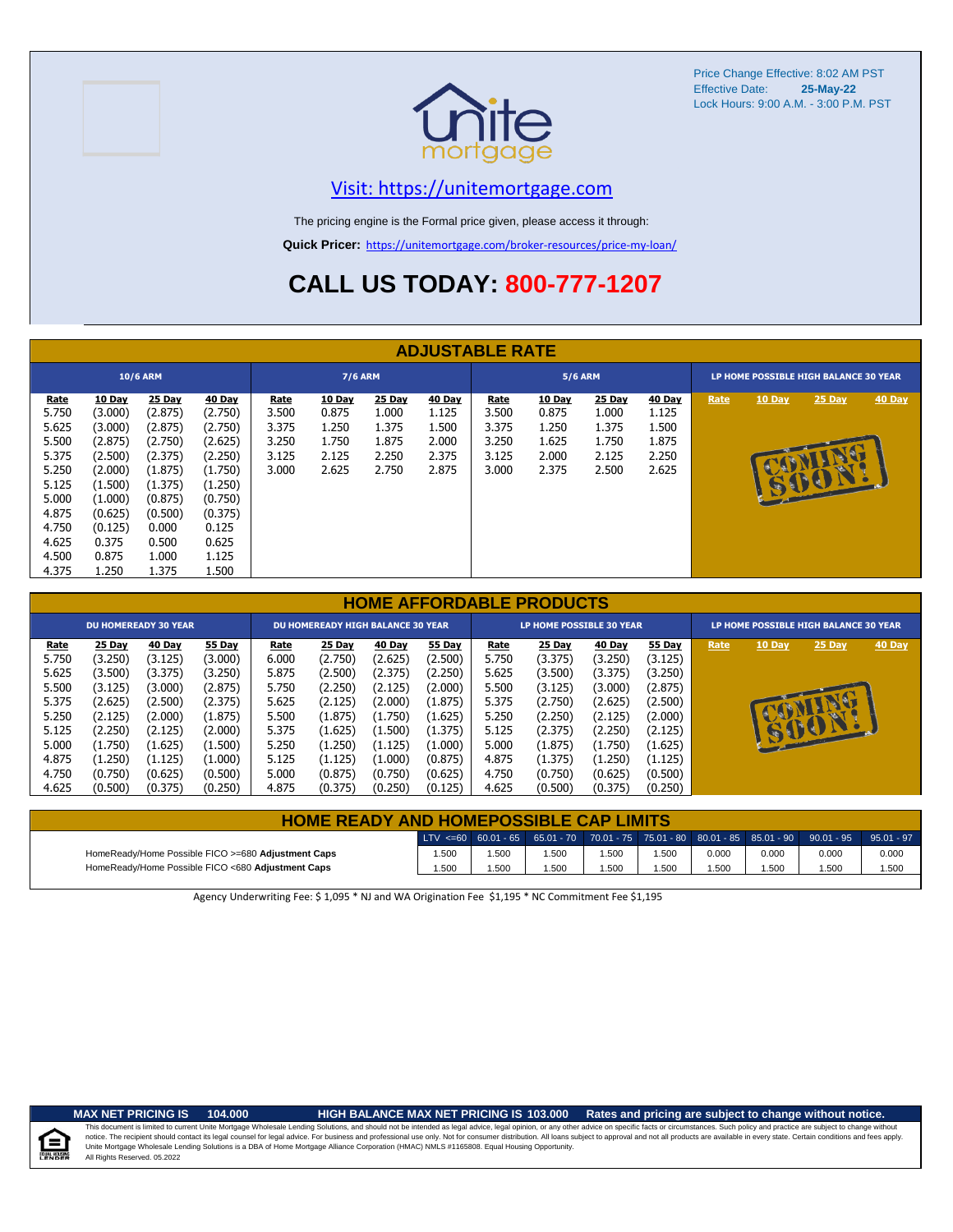

### [V](https://unitemortgage.com/)isit: https://unitemortgage.com

The pricing engine is the Formal price given, please access it through:

**Quick Pricer:** [https://un](https://unitemortgage.com/broker-resources/price-my-loan/)itemortgage.com/broker-resources/price-my-loan/

## **CALL US TODAY: 800-777-1207**

|                                |                                                    | <b>CONVENTIONAL PRICING ADJUSTMENTS</b>                                                |              |                         |              |              |              |                    |                      |                             |              |
|--------------------------------|----------------------------------------------------|----------------------------------------------------------------------------------------|--------------|-------------------------|--------------|--------------|--------------|--------------------|----------------------|-----------------------------|--------------|
| Credit Score / LTV             |                                                    | Loan Terms > 15 years                                                                  | $LTV \le 60$ | $60.01 - 70$            | $70.01 - 75$ | $75.01 - 80$ | $80.01 - 85$ | $85.01 - 90$       | $90.01 - 95$         | $95.01 - 97$                | >97.00%      |
| $740+$                         |                                                    |                                                                                        | 0.000        | 0.250                   | 0.250        | 0.500        | 0.250        | 0.250              | 0.250                | 0.750                       | 0.750        |
| 720 - 739                      |                                                    |                                                                                        | 0.000        | 0.250                   | 0.500        | 0.750        | 0.500        | 0.500              | 0.500                | 1.000                       | 1.000        |
| 700 - 719                      |                                                    |                                                                                        | 0.000        | 0.500                   | 1.000        | 1.250        | 1.000        | 1.000              | 1.000                | 1.500                       | 1.500        |
| 680 - 699                      |                                                    |                                                                                        | 0.000        | 0.500                   | 1.250        | 1.750        | 1.500        | 1.250              | 1.250                | 1.500                       | 1.500        |
| 660 - 679                      |                                                    |                                                                                        | 0.000        | 1.000                   | 2.250        | 2.750        | 2.750        | 2.250              | 2.250                | 2.250                       | 2.250        |
| 640 - 659                      |                                                    |                                                                                        | 0.500        | 1.250                   | 2.750        | 3.000        | 3.250        | 2.750              | 2.750                | 2.750                       | 2.750        |
| 620-639                        |                                                    |                                                                                        | 0.500        | 1.500                   | 3.000        | 3.000        | 3.250        | 3.250              | 3.250                | 3.500                       | 3.500        |
|                                |                                                    | Cash Out (Ex. Student Loan Only) All Loan Terms. Cumulative with above adjust.         | LTV < 60     | $60.01 - 70$            | $70.01 - 75$ | $75.01 - 80$ |              |                    |                      |                             |              |
| $740+$                         |                                                    |                                                                                        | 0.375        | 0.625                   | 0.625        | 0.875        |              |                    |                      |                             |              |
| 720 - 739                      |                                                    |                                                                                        | 0.375        | 1.000                   | 1.000        | 1.125        |              |                    |                      |                             |              |
| 700 - 719                      |                                                    |                                                                                        | 0.375        | 1.000                   | 1.000        | 1.125        |              |                    |                      |                             |              |
| 680 - 699                      |                                                    |                                                                                        | 0.375        | 1.125                   | 1.125        | 1.750        |              |                    |                      |                             |              |
| 660 - 679                      |                                                    |                                                                                        | 0.625        | 1.125                   | 1.125        | 1.875        |              |                    |                      |                             |              |
| 640 - 659                      |                                                    |                                                                                        | 0.625        | 1.625                   | 1.625        | 2.625        |              |                    |                      |                             |              |
| 620 - 639                      |                                                    |                                                                                        | 0.625        | 1.625                   | 1.625        | 3.125        |              |                    |                      |                             |              |
| <b>Other Price Adjustments</b> | All Loan Terms                                     | Cumulative with above adjustments                                                      | $LTV \le 60$ | $60.01 - 65$            | $65.01 - 70$ | $70.01 - 75$ | $75.01 - 80$ | $80.01 - 85$       | $85.01 - 90$         | $90.01 - 95$                | $95.01 - 97$ |
|                                | High Balance Purchase and R/T Refinance            |                                                                                        | 0.500        | 0.750                   | 0.750        | 0.750        | 1.000        | 1.000              | 1.000                | 1.000                       | 1.000        |
|                                | High Balance Cash-Out Refinance                    |                                                                                        | 1.250        | 1.500                   | 1.500        | 1.500        | 1.750        | <b>NA</b>          | <b>NA</b>            | NA                          | <b>NA</b>    |
|                                | High Balance ARMs (Adjustment Based on CLTV)       |                                                                                        | 0.750        | 0.750                   | 0.750        | 0.750        | 1.500        | 1.500              | 1.500                | 1.750                       | 1.750        |
| <b>ARMs</b>                    |                                                    |                                                                                        | 0.000        | 0.000                   | 0.000        | 0.000        | 0.000        | 0.000              | 0.000                | 0.250                       | <b>NA</b>    |
|                                | HomeReady/Home Possible FICO >=680 Adjustment Caps |                                                                                        | 1.500        | 1.500                   | 1.500        | 1.500        | 1.500        | 0.000              | 0.000                | 0.000                       | 0.000        |
|                                | HomeReady/Home Possible FICO <680 Adjustment Caps  |                                                                                        | 1.500        | 1.500                   | 1.500        | 1.500        | 1.500        | 1.500              | 1.500                | 1.500                       | 1.500        |
| <b>Investment Properties</b>   |                                                    |                                                                                        | 2.125        | 2.125                   | 2.125        | 2.125        | 3.375        | 4.125              | <b>NA</b>            | <b>NA</b>                   | <b>NA</b>    |
| Second Home                    |                                                    |                                                                                        | 1.125        | 1.625                   | 1.625        | 2.125        | 3.375        | 4.125              | 4.125                | 4.125                       | 4.125        |
| Manufactured home              |                                                    |                                                                                        | 0.500        | 0.500                   | 0.500        | 0.500        | 0.500        | 0.500              | 0.500                | 0.500                       | 0.500        |
|                                |                                                    | 2-4 Unit Properties (3-4 unit max LTV is 75% (DU) and 80% (LP))                        | 1.000        | 1.000                   | 1.000        | 1.000        | 1.000        | 1.000              | <b>NA</b>            | <b>NA</b>                   | NA           |
|                                |                                                    | Condos - Loan Terms > 15Y (does not apply to Detached building types)                  | 0.000        | 0.000                   | 0.000        | 0.000        | 0.750        | 0.750              | 0.750                | 0.750                       | 0.750        |
|                                |                                                    | Escrow Waiver (LTV >80% not available in NM, LTV >90% does not apply to HB Nationwide) | 0.000        | 0.000                   | 0.000        | 0.000        | 0.000        | 0.000              | 0.000                | 0.000                       | <b>NA</b>    |
|                                |                                                    |                                                                                        |              |                         |              |              |              |                    |                      |                             |              |
|                                | UW Waiver Fee (ALL LTV) - based on loan size       |                                                                                        |              |                         |              |              |              |                    |                      |                             |              |
|                                |                                                    | <b>ALL SUBORDINATE FINANCING .375%</b>                                                 |              |                         |              |              |              |                    |                      |                             |              |
|                                | <b>LTV Range</b>                                   | <b>CLTV Range</b>                                                                      |              | Credit Score < 720      |              |              |              | Credit Score > 720 |                      |                             |              |
|                                | $\leq 65.00\%$                                     | $80.01\% - 95.00\%$                                                                    |              | 0.500                   |              |              |              | 0.250              |                      |                             |              |
|                                | 65.01% - 75.00%                                    | $80.01\% - 95.00\%$                                                                    |              | 0.750                   |              |              |              | 0.500              |                      |                             |              |
|                                | 75.01% - 95.00%                                    | $90.01\% - 95.00\%$                                                                    |              | 1.000                   |              |              |              | 0.750              |                      |                             |              |
|                                | 75.01% - 90.00%                                    | 76.01% - 90.00%                                                                        |              | 1.000                   |              |              |              | 0.750              |                      |                             |              |
| ≤ 95.00%<br>95.01% - 97.00%    |                                                    |                                                                                        |              | 1.500                   |              |              |              | 1.500              |                      |                             |              |
|                                |                                                    |                                                                                        |              |                         |              |              |              |                    |                      |                             |              |
|                                |                                                    | <b>LOCK EXTENSIONS - RELOCKS - OTHER CHANGES</b>                                       |              |                         |              |              |              |                    |                      |                             |              |
|                                |                                                    |                                                                                        |              | <b>Lock Extensions:</b> |              |              |              |                    |                      |                             |              |
| 1-4 days                       |                                                    | .03 / day                                                                              |              |                         |              |              |              |                    |                      |                             |              |
| 0.125<br>5 days                |                                                    |                                                                                        |              |                         |              |              |              |                    | 10 Day Lock Expires: | 06/04/22                    |              |
| 7 days                         |                                                    | 0.187                                                                                  |              |                         |              |              |              |                    |                      | 25 Day Lock Expires:        | 06/19/22     |
| 0.250<br>10 days               |                                                    |                                                                                        |              |                         |              |              |              |                    |                      | <b>40 Dav Lock Expires:</b> | 07/04/22     |

| 15 days                                     | 0.375                 |                                                   |          |
|---------------------------------------------|-----------------------|---------------------------------------------------|----------|
| Relocks:                                    | <b>Other Changes:</b> |                                                   |          |
| Worse Case pricing plus additional .250 hit | Loan Program          | Worse Case if moving into different delivery type |          |
|                                             | Rate Change           | Not subject to worse case pricing                 | Locks e: |

Locks expiring on a non business day are good through the following business day.

Agency Underwriting Fee: \$ 1,095 \* NJ and WA Origination Fee \$1,195 \* NC Commitment Fee \$1,195

| űς<br>ENDER |
|-------------|

| <b>T PRICING IS</b> | 104.000 |
|---------------------|---------|
|---------------------|---------|

**MAX NET PRICING IS 104.000 Rates and prices are subject to change without notice.** 25/30 YR.: 2.960% 1 YR Libor: 0.360%

APOR: 15/20 YR.: 2.500% 1 YR CMT: 0.120%

All Rights Reserved. 05.2022 This document is limited to current Unite Mortgage Wholesale Lending Solutions, and should not be intended as legal advice, legal opinion, or any other advice on specific facts or circumstances. Such policy and practice ar